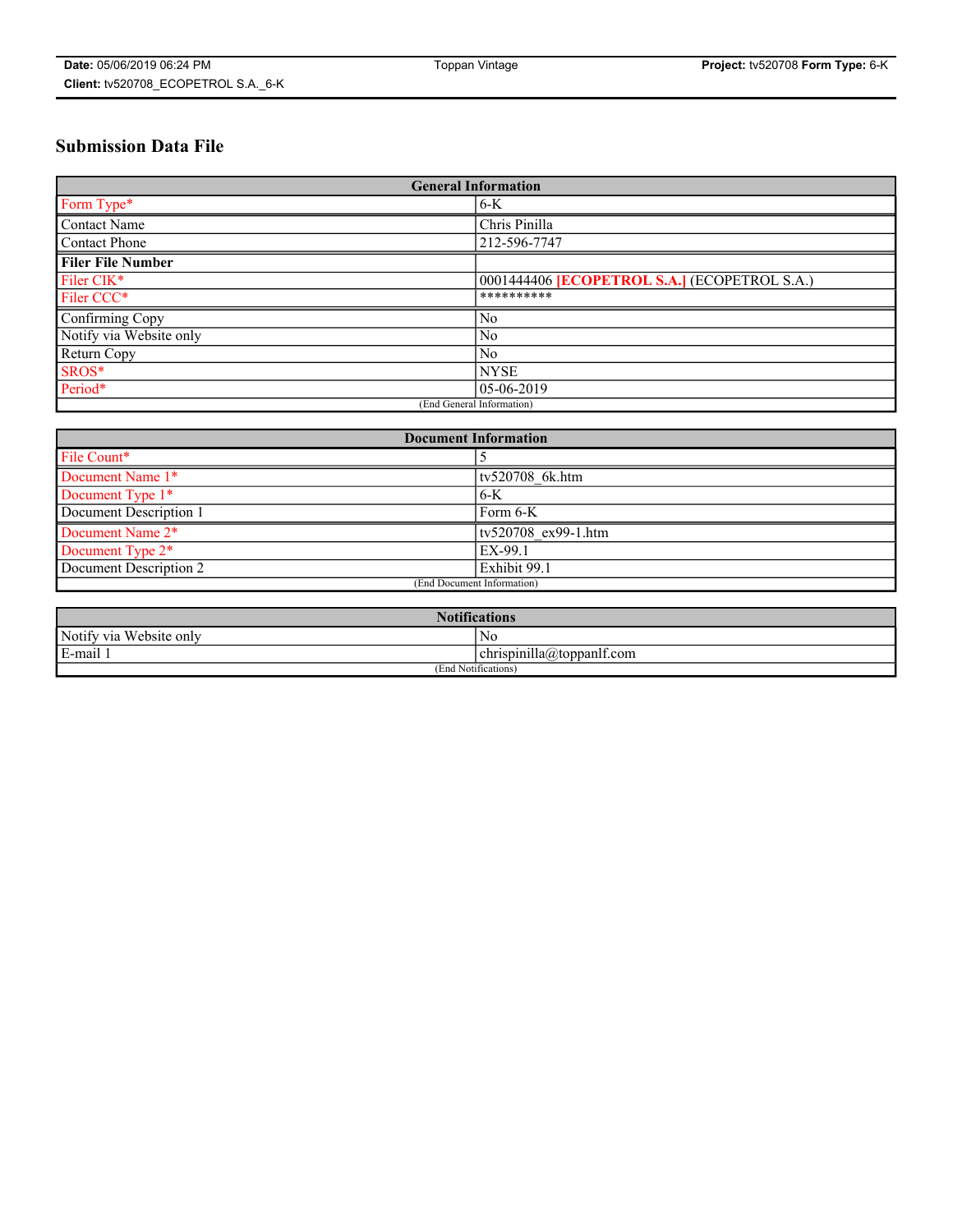#### **UNITED STATES SECURITIES AND EXCHANGE COMMISSION Washington, D.C. 20549**

## **FORM 6-K**

#### **REPORT OF FOREIGN PRIVATE ISSUER PURSUANT TO RULE 13a-16 OR 15d-16 UNDER THE SECURITIES EXCHANGE ACT OF 1934**

For the month of May, 2019

Commission File Number 001-34175

## ECOPETROL S.A.

(Exact name of registrant as specified in its charter)

N.A.

(Translation of registrant's name into English)

COLOMBIA

(Jurisdiction of incorporation or organization)

Carrera 13 No. 36 – 24 BOGOTA D.C. – COLOMBIA

(Address of principal executive offices)

Indicate by check mark whether the registrant files or will file annual reports under cover of Form 20-F or Form 40-F.

Form 20-F  $\boxtimes$  Form 40-F  $\Box$ 

Indicate by check mark if the registrant is submitting the Form 6-K in paper as permitted by Regulation S-T Rule 101(b)(1)

 $Yes \Box$  No  $\boxtimes$ 

Indicate by check mark if the registrant is submitting the Form 6-K in paper as permitted by Regulation S-T Rule 101(b)(7)

 $Yes \Box$  No  $\boxtimes$ 

Indicate by check mark whether the registrant by furnishing the information contained in this form is also thereby furnishing the information to the Commission pursuant to Rule 12g3-2(b) under the Securities Exchange Act of 1934.

 $Yes \Box$  No  $\boxtimes$ 

If "Yes" is marked, indicate below the file number assigned to the registrant in connection with Rule 12g3-2(b): 82-  $N/A$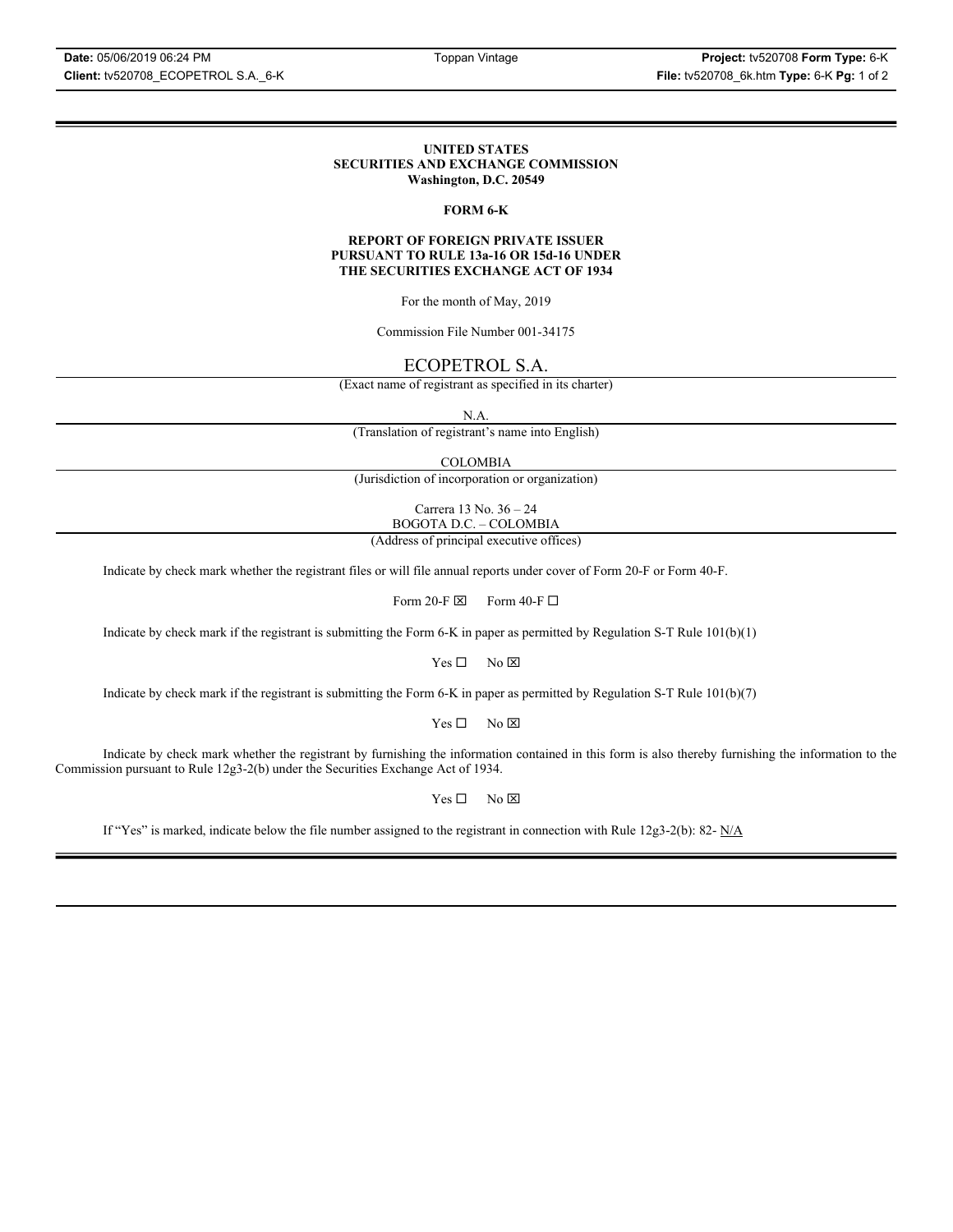### **SIGNATURES**

Pursuant to the requirements of the Securities Exchange Act of 1934, the registrant has duly caused this report to be signed on its behalf by the undersigned, thereunto duly authorized.

Ecopetrol S.A.

By: /s/ Jaime Caballero Uribe

Name: Jaime Caballero Uribe Title: Chief Financial Officer

Date: May 6, 2019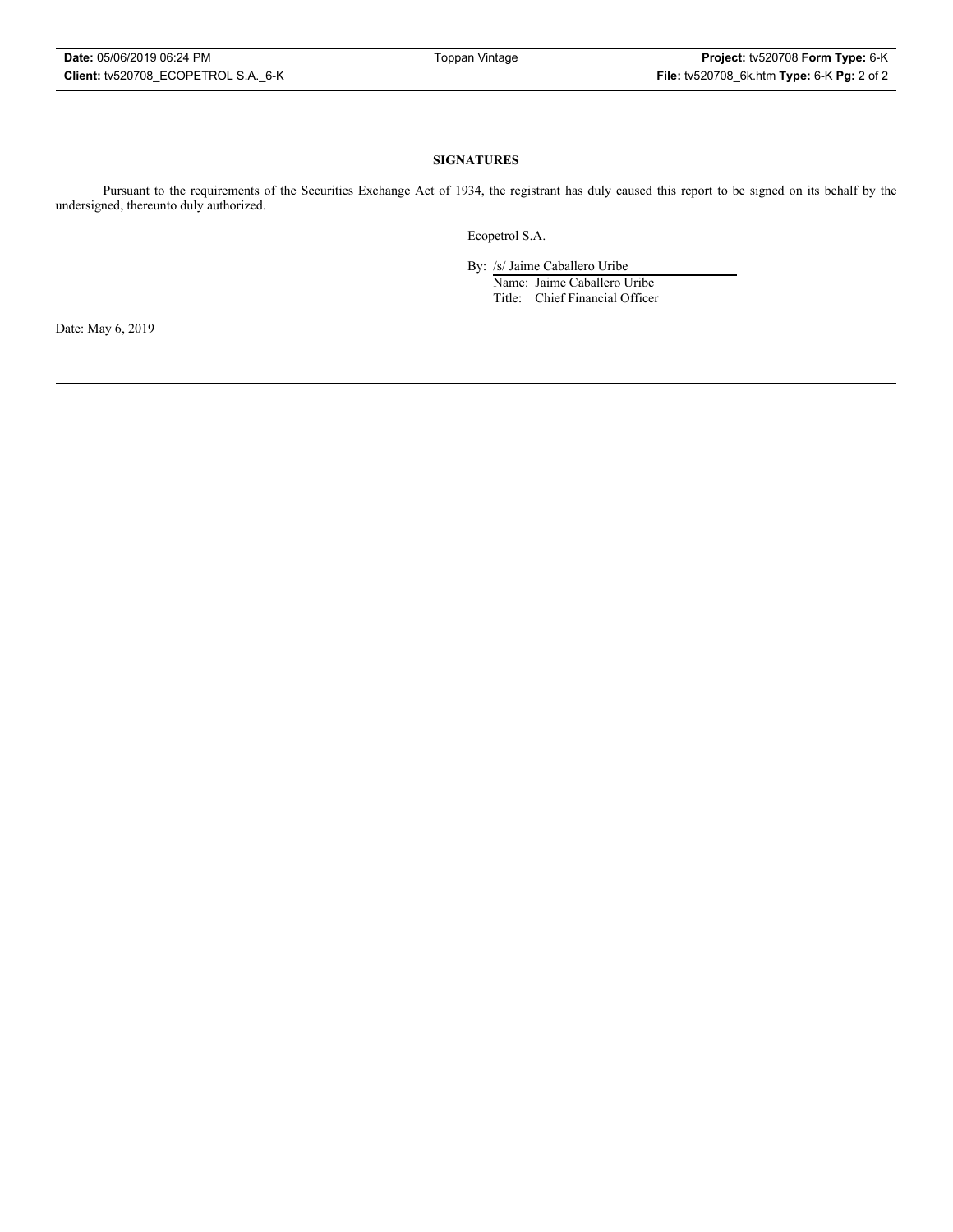**Exhibit 99.1**



activities in the Colombian offshore

mbd: Thousand barrels of oil per day

## Contact information:  $\blacksquare$  investors@ecopetrol.com.co  $\bigcirc$  Tel: +57 (1) 234 51 90

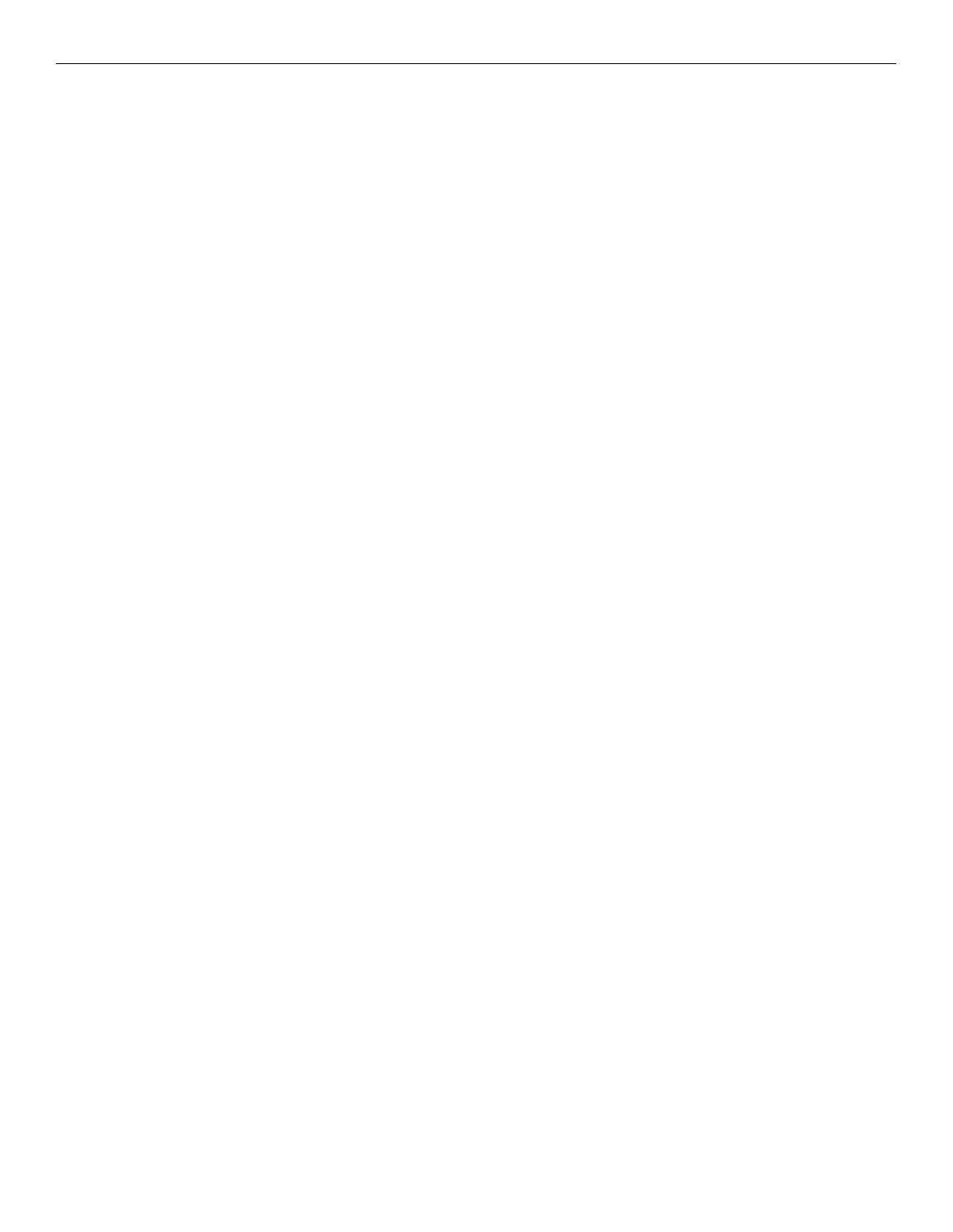

**During the first quarter of 2019, the Ecopetrol Group reported a net profit of COP 2.7 trillion and an EBITDA of COP 7.4 trillion, equivalent to a 46% EBITDA margin.** These results were achieved even with a lower Brent price, which went from 67.2 dollars per barrel in the first quarter of 2018 to 63.8 dollars per barrel at the end of the first quarter of 2019.

The Ecopetrol Group's production in the first quarter totaled 728 thousand barrels of oil equivalent per day, positioning it near the upper range of the 2019 target. These results reflect the positive response of the reservoir with primary and secondary recovery; the development of gas markets and the effective execution of the investment plan. In the first quarter of 2019, 158 development wells were completed, with an average of 41 drills in operation, 13 more than those used in the first quarter of the previous year.

We highlight the operational stability achieved during the quarter, leveraged in the adequate management of the environment, allowing a continuous operation in all the regions where we operate. This contributed to the increase in production compared to the same period of 2018, which was affected by a challenging environment of public order in the department of Meta.

Sales volumes totaled 909 thousand barrels of oil equivalent per day, 7% higher than in the first quarter of 2018, driven by higher production levels and increased sales from the Cartagena refinery. This growth allowed the Ecopetrol Group to moderate the impact of the scheduled maintenance of the Barrancabermeja refinery's Diesel Hydrotreatment plant (HDT).

Likewise, the first quarter of the year showed a favorable macroeconomic environment, where a higher exchange rate, a lower effective tax rate and greater savings in financial expenses allowed us to compensate for the lower Brent price. At the end of the quarter, the crude oil price spread registered -7.6 dollars per barrel, similar to the level of -7.3 dollars per barrel reached in the same period of 2018.

On exploration, the Ecopetrol Group confirmed its interest in the Colombian offshore by signing two new Exploration and Production agreements, for the COL-5 (100% ECP – Operator) and GUA OFF-1 (50% Repsol – Operator, 50% ECP) blocks, both in the Caribbean.

On the Colombian onshore, the Ecopetrol Group and its partners completed the drilling of three exploratory wells, of which the Jaspe-8 appraisal well confirmed the extension of the Jaspe discovery to the basalt sands of the Carbonera Formation, while the other two were declared dry.

In line with our international expansion strategy, Ecopetrol Brasil purchased  $10,374 \text{ km}^2$  of 3D seismic and 2,660 km of 2D seismic to assess the potential of blocks to be offered in Rounds 6 and 16, in the Santos and Campos basins.

**"Production totaled 728 million barrels of oil equivalent per day, positioning it near the upper range of the 2019 target."**



The midstream segment continued to be a major cash generator for the Group. Crude oil volumes transported in the first quarter of 2019 increased 11% over the same period of 2018, as a result of greater production. Eight reversal cycles were executed on the Bicentenario oil pipeline, allowing us to mitigate the impact of attacks on the Caño Limón – Coveñas oil pipeline infrastructure.

The Cartagena refinery continued with its optimization process, achieving a throughput of 155 thousand barrels per day, 7% higher than in the first quarter of 2018, as a result of stable operations and the implementation of initiatives to eliminate bottlenecks in some units.

Gross margin at the Cartagena refinery was USD 11 per barrel, compared to USD 11.5 in the first quarter of 2018. The weakening of gasoline and naphtha prices, which began to become evident in the fourth quarter of 2018, continued to impact the margins, but this was offset by lower costs of raw materials, given the greater share of local crude in the refinery's feedstock in the first quarter of 2019 (87%), as compared to the same period of 2018 (71%).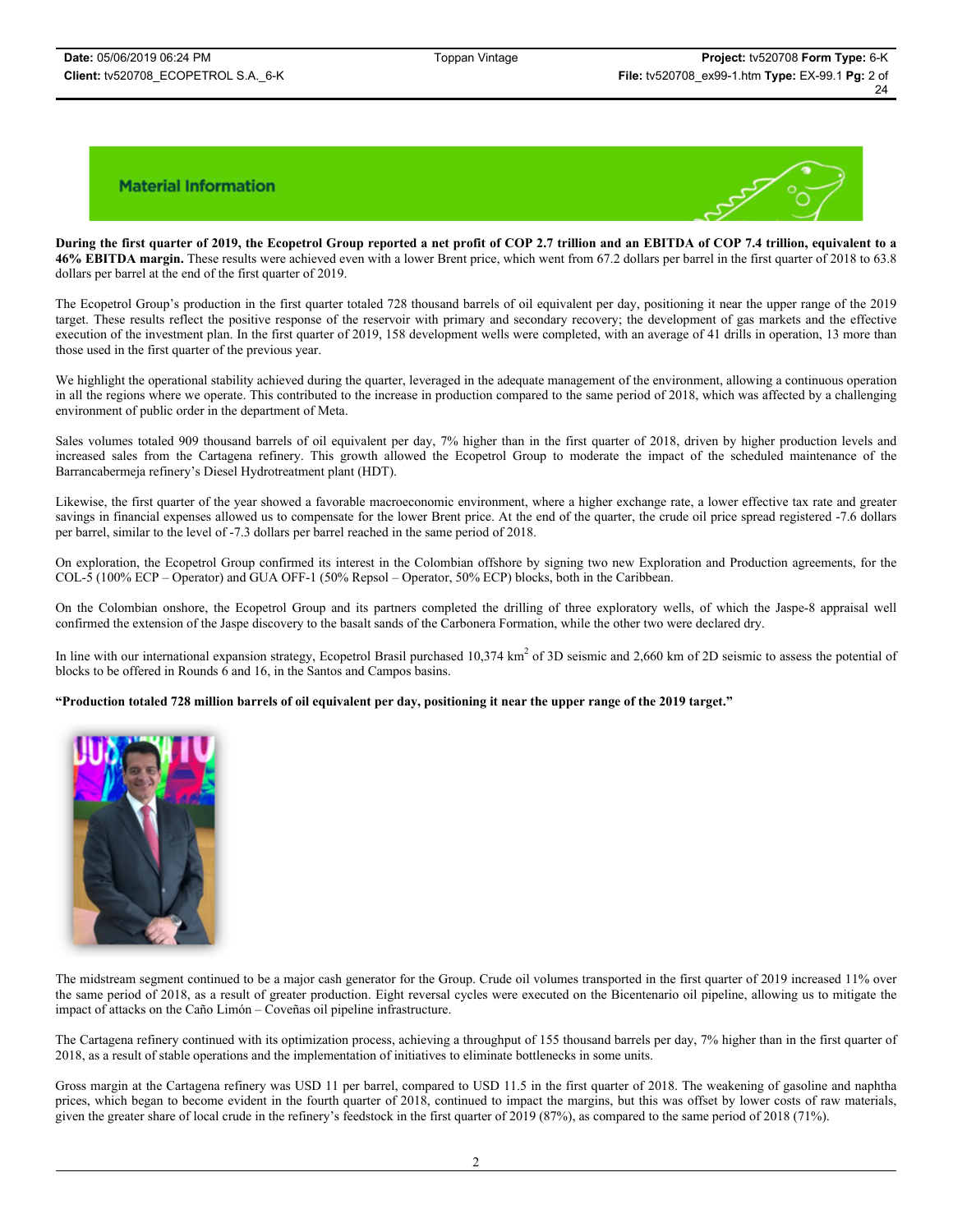

The Barrancabermeja refinery had a throughput of 196 thousand barrels per day, due to the scheduled maintenance of the Diesel Hydrotreatment unit (HDT) to replace the catalyzer and inspect equipment. This maintenance will allow the production of around 66 thousand barrels of virgin diesel, which it will deliver with a sulfur content of between 10 and 15 parts per million (ppm). This effort is in line with our commitment to deliver higher-quality diesel to the country.

The Barrancabermeja refinery's gross margin was USD 10.5 per barrel, as compared to USD 11.8 in the first quarter of 2018, impacted by the weakening of refined products prices, in addition to the operational effect resulting from the maintenance of the period.

In terms of investments, in the first quarter of 2019 we had very positive results, with the Ecopetrol Group's investments totaling USD 647 million, an increase of 59% as compared to the first quarter of 2018. This was an improvement in the rate of investment execution from beginning of year, compared to previous years. Investments were primarily concentrated in the upstream segment, an increase of 46% as compared to the first quarter of 2018. It is important to highlight the maturing trend of key projects during the current year, in which 74% of the funds required have already been allocated to execute the projects.

Continuing with our strategy of obtaining greater efficiencies, in the first quarter of the year we had savings of COP 487 billion, related primarily to CAPEX efficiencies in drilling costs and facilities construction.

Finally, I would like to highlight two events of great importance to the market, which occurred in the first quarter of the year: first, the update of the 2019- 2021 business plan, which seeks to maximize value creation by taking advantage of our leading position as an integrated company in Colombia, subject to renewed criteria of sustainability, competitiveness and profitability; and second, the Ordinary Shareholders Meeting's approval last March 29th of a dividend of COP 225 per share, supported by the Company's solid financial performance, early fulfillment of its goals and robust cash position at the end of the 2018 fiscal year.

We remain committed to operations that are safe and that protect our workers and the environment; efficient and profitable, that generates value to our shareholders and shared prosperity in the regions in which we operate, all within an ethical business framework.

> Felipe Bayón Pardo CEO, Ecopetrol S.A.

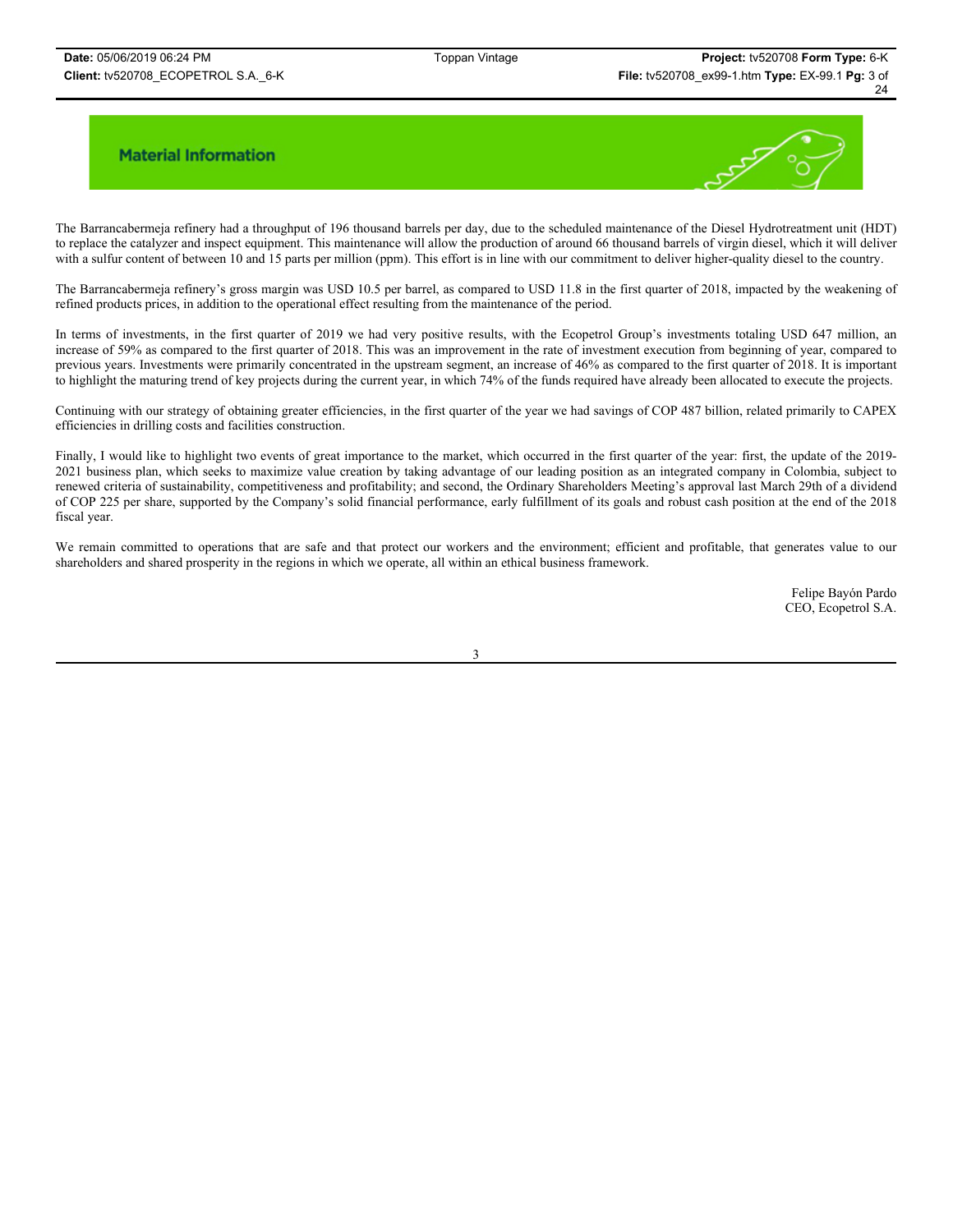

Bogotá, May 6, 2019. Ecopetrol S.A. (BVC: ECOPETROL; NYSE: EC) announced today the Ecopetrol Group's financial results for the first quarter of 2019, prepared in accordance with International Financial Reporting Standards applicable in Colombia.

**During the first quarter of 2019 the Ecopetrol Group earned a net profit of COP 2.7 trillion and an EBITDA of COP 7.4 trillion, exceeding the previous year's results, even with a lower Brent price. The upstream and midstream had better operating and financial performance compared to the first quarter of last year, while the Downstream was affected by narrower refined products spreads and the scheduled maintenance of the Diesel Hydrotreatment (HDT) Unit at the Barrancabermeja Refinery.** 

#### **Table 1: Income Statement Financial Summary – Ecopetrol Group**

| <b>Billion (COP)</b>                           | 1O 2019  | 1O 2018  | $\Delta$ (\$) | $\Delta$ (%) |
|------------------------------------------------|----------|----------|---------------|--------------|
| <b>Total sales</b>                             | 15,943   | 14,643   | 1,300         | $8.9\%$      |
| Depreciation and amortization                  | 1,970    | 1,770    | 200           | 11.3%        |
| Variable cost                                  | 6,118    | 5,201    | 917           | 17.6%        |
| Fixed cost                                     | 2,147    | 1,876    | 271           | 14.4%        |
| <b>Cost of sales</b>                           | 10,235   | 8,847    | 1,388         | $15.7\%$     |
| <b>Gross income</b>                            | 5,708    | 5,796    | (88)          | $(1.5)\%$    |
| Operating expenses                             | 751      | 616      | 135           | 21.9%        |
| <b>Operating income</b>                        | 4,957    | 5,180    | (223)         | $(4.3)\%$    |
| Financial income (loss)                        | (386)    | (568)    | 182           | $(32.0)\%$   |
| Share of profit of companies                   | 161      | 85       | 76            | 89.4%        |
| Income before income tax                       | 4,732    | 4,697    | 35            | $0.7\%$      |
| Provision for income tax                       | (1,674)  | (1,880)  | 206           | $(11.0)\%$   |
| Net income consolidated                        | 3,058    | 2,817    | 241           | $8.6\%$      |
| Non-controlling interest                       | (313)    | (202)    | (111)         | 55.0%        |
| Net income attributable to owners of Ecopetrol | 2,745    | 2,615    | <b>130</b>    | $5.0\%$      |
| <b>EBITDA</b>                                  | 7,357    | 7,149    | 208           | 2.9%         |
| <b>EBITDA</b> Margin                           | $46.1\%$ | $48.8\%$ |               | (2.7)%       |

The figures included in this report are not audited. The financial information is expressed in billions of Colombian pesos (COP) or US dollars (USD), or thousands of barrels of oil equivalent per day (mboed) or tons, and this is so indicated where applicable. For presentation purposes, certain figures of this report were rounded to the nearest decimal place.

Statements on future projections: This press release may contain statements on future projections related to business prospects, estimated for operating and financial results, and on Ecopetrol growth. These are projections, and therefore are based solely on management's expectations as to the company's future and its continuous access to capital to finance the Company's business plan. These statements on future projections basically depend on changes in market conditions, government regulations, competitive pressure, the performance of the Colombian economy and industry, among other factors; therefore, they are subject to change without prior notice.

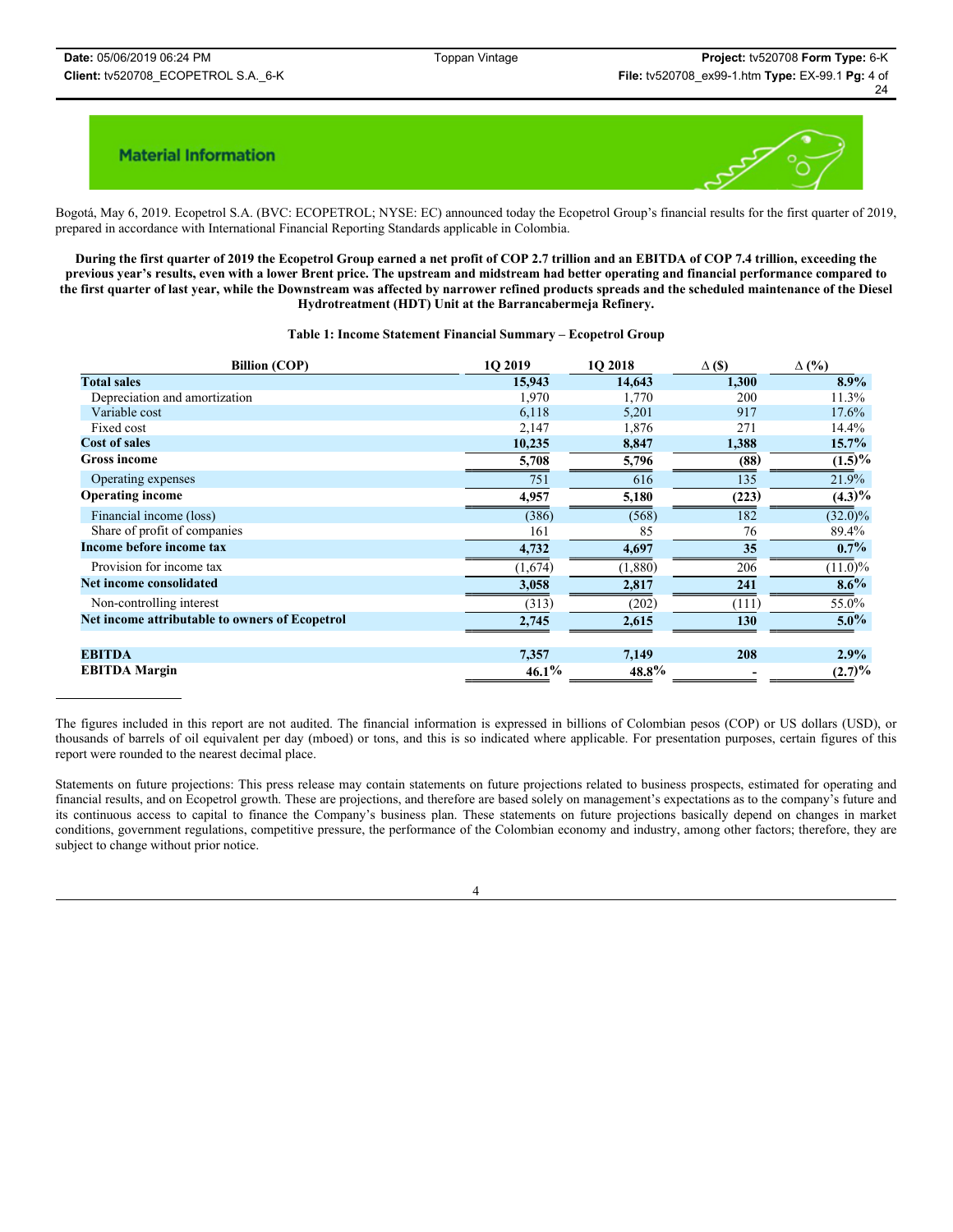

## **I. Financial and Operating Results Ecopetrol Group**

## **1. Income Statement**

### **a) Sales Revenue**

Increase of 8.9% in sales revenue in 1Q19 versus 1Q18, as a combined result of the following:

- a) Decrease in the average weighted basket price of crude oils, gas and refined products -3.8 USD/bl (COP -0.9 trillion), largely due to the decline in Brent crude benchmark prices.
- b) A positive volume effect of sales (COP +0.9 trillion, +57.3 mboed) primarily due to: i) higher volumes of crude sold (+43.3 mbod), in line with the increase in production and consumption of inventory, ii) increased sales of refined products (+6.7 mboed), primarily due to greater throughput at the Cartagena Refinery, and iii) higher sales volumes of natural gas (+7.3 mboed), associated with new contracts as a result of the process of commercializing larger fields, incremental sales and greater production.
- c) Increase in the average exchange rate, positively impacting total revenue (COP  $+1.2$  trillion)
- d) Greater revenue from services and other (COP +51 billion).

**Volumetric Sales:** In 1Q19 volumes sold totaled 909 mboed, an increase of 6.7% as compared to 1Q18, primarily due: i) greater availability of crude oil due to increased production and purchases on the domestic market, and ii) higher diesel exports, explained primarily by lower import substitution.

#### **Table 2: Volumetric Sales – Ecopetrol Group**

| <b>Local Sales Volume - mboed</b>  | <b>1O 2019</b> | 1Q 2018 | $\Delta$ (%) |  |
|------------------------------------|----------------|---------|--------------|--|
| Crude Oil                          | 8.8            | 7.3     | 20.5%        |  |
| Natural Gas                        | 78.3           | 71.0    | $10.3\%$     |  |
| Gasoline                           | 111.6          | 113.0   | $(1.2)\%$    |  |
| Medium Distillates                 | 153.4          | 148.1   | $3.6\%$      |  |
| LPG and Propane                    | 14.8           | 17.1    | $(13.5)\%$   |  |
| Fuel Oil                           | 1.4            | 9.1     | $(84.6)\%$   |  |
| Industrials and Petrochemicals     | 22.5           | 20.4    | $10.3\%$     |  |
| <b>Total Local Volumes</b>         | 390.8          | 386.0   | $1.2\%$      |  |
| <b>Export Sales Volume - mboed</b> | <b>1O 2019</b> | 1Q 2018 | $\Delta(\%)$ |  |
| Crude Oil                          | 408.4          | 366.6   | 11.4%        |  |
| Products                           | 107.9          | 97.2    | $11.0\%$     |  |
| Natural Gas*                       | 1.8            | 1.8     | $0.0\%$      |  |
| <b>Total Export Volumes</b>        | 518.1          | 465.6   | $11.3\%$     |  |
| <b>Total Sales Volumes</b>         | 908.9          | 851.6   | $6.7\%$      |  |

\*Natural gas exports correspond to local sales of Ecopetrol America Inc.

### **Markets of Operation**

## **Colombia (43% of sales): 1.2% increase over 1Q18, primarily due to:**

- x Higher sales of natural gas through new contracts resulting from the process of commercializing larger fields, greater commercial production of the Bullerengue field (Hocol) and higher natural gas output to thermal and industrial plants, associated with the development of new demand, the search for new customers and carbon substitution.
- x Higher sales of medium distillates, driven by Colombian economic growth and the increased in demand for passenger air transport.
- Higher sales of industrials and petrochemicals primarily due to increased sales of asphalt, given the recovery of demand and the strategy of domestic sales for export destinations.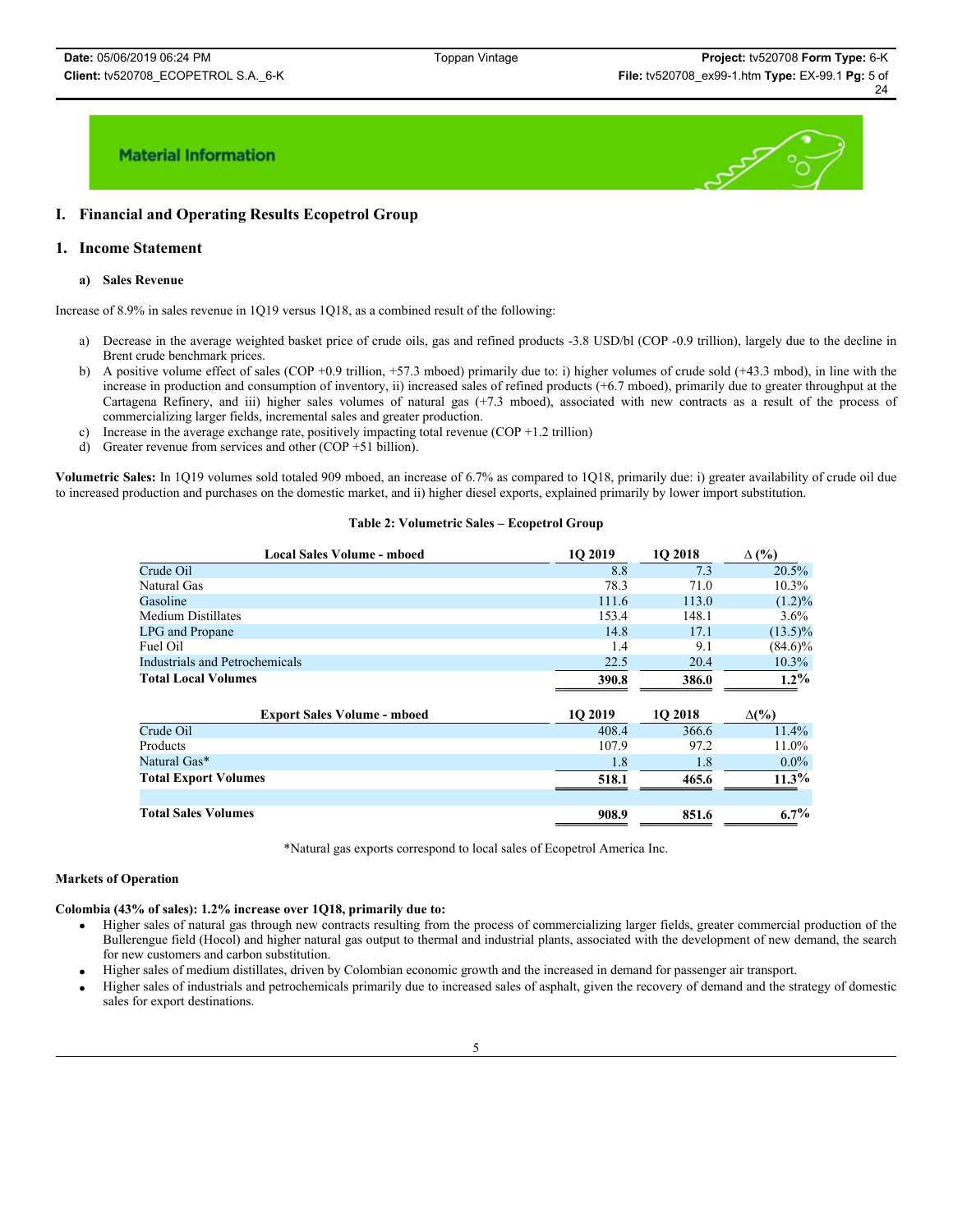

- Lower sales of LPG and propane primarily due to the use of cleaner gasoline in production.
- Lower sales of fuel oil due to the low water levels of the Magdalena River as a consequence of the dry season at the beginning of the year, which hindered evacuation of product through the River from the Barrancabermeja refinery.

#### **International (57% of sales): 11.3% increase over 1Q18, primarily due to:**

- Greater availability of export crudes primarily due to increased production and higher consumption of inventory as compared to 1Q18.
- Increased diesel exports from greater production at the Cartagena refinery and lower import substitution given different quality requirements at the Barrancabermeja refinery.
- Higher coke exports, in line with the higher throughput and production at the Cartagena refinery-coking unit.

### **Table 3: Export Destinations - Ecopetrol Group**

| Crudes - mboed              | 10 2019 | <b>1O 2018</b> | % Share |
|-----------------------------|---------|----------------|---------|
| <b>U.S. Gulf Coast</b>      | 143.7   | 138.9          | 35.2%   |
| Asia                        | 141.9   | 115.6          | 34.8%   |
| Central America / Caribbean | 45.7    | 23.0           | 11.2%   |
| U.S. East Coast             | 33.4    | 5.5            | 8.2%    |
| U.S. West Coast             | 18.5    | 12.7           | 4.5%    |
| Europe                      | 16.6    | 65.5           | 4.1%    |
| Others                      | 5.5     | 0.0            | 1.3%    |
| South America               | 3.0     | 5.4            | $0.7\%$ |
| Total                       | 408.3   | 366.6          | 100.0%  |

| <b>Products - mboed</b>     | <b>1O 2019</b> | <b>102018</b> | % Share   |
|-----------------------------|----------------|---------------|-----------|
| <b>U.S. East Coast</b>      | 41.3           | 27.2          | 38.3%     |
| Central America / Caribbean | 29.2           | 24.2          | 27.1%     |
| Asia                        | 18.8           | 23.3          | 17.4%     |
| South America               | 10.1           | 8.8           | 9.4%      |
| <b>U.S. West Coast</b>      | 6.7            | 3.3           | 6.2%      |
| U.S. Gulf Coast             | 1.7            | 9.0           | 1.6%      |
| Europe                      | 0.1            | 1.4           | 0.1%      |
| Others                      | 0.0            | 0.0           | $0.0\%$   |
| <b>Total</b>                | 107.9          | 97.2          | $100.0\%$ |

Note: Information subject to change after the quarter close, as some destinations are reclassified in accordance with final export results.

# **Exports**

## **Crudes:**

- x Asia: Increase due to the development and incorporation of independent refiners from China and the consolidation of sales to major state companies.
- x Central America/Caribbean: Increase in temporary storage primarily due to higher demand from refining customers in China and some trading companies that store Latin American crude in the Caribbean for subsequent sales to Asia.
- x Europe: Reduction as a consequence of the supply of competing crude oils such as Maya (Mexico) and Basra Heavy (Iraq) at more heavily discounted prices.

#### **Refined Products:**

- US East Coast: Increased share, primarily due to higher exports of ultra-low-sulfur diesel (ULSD).
- x US Gulf Coast: Lower exports of fuel oil and lower sales of naphtha by the Cartagena refinery.
- x Central America and Caribbean: Increased share represented by fuel oil for local bunker consumption, energy generation and, to a lesser extent, storage for subsequent shipping to Asia.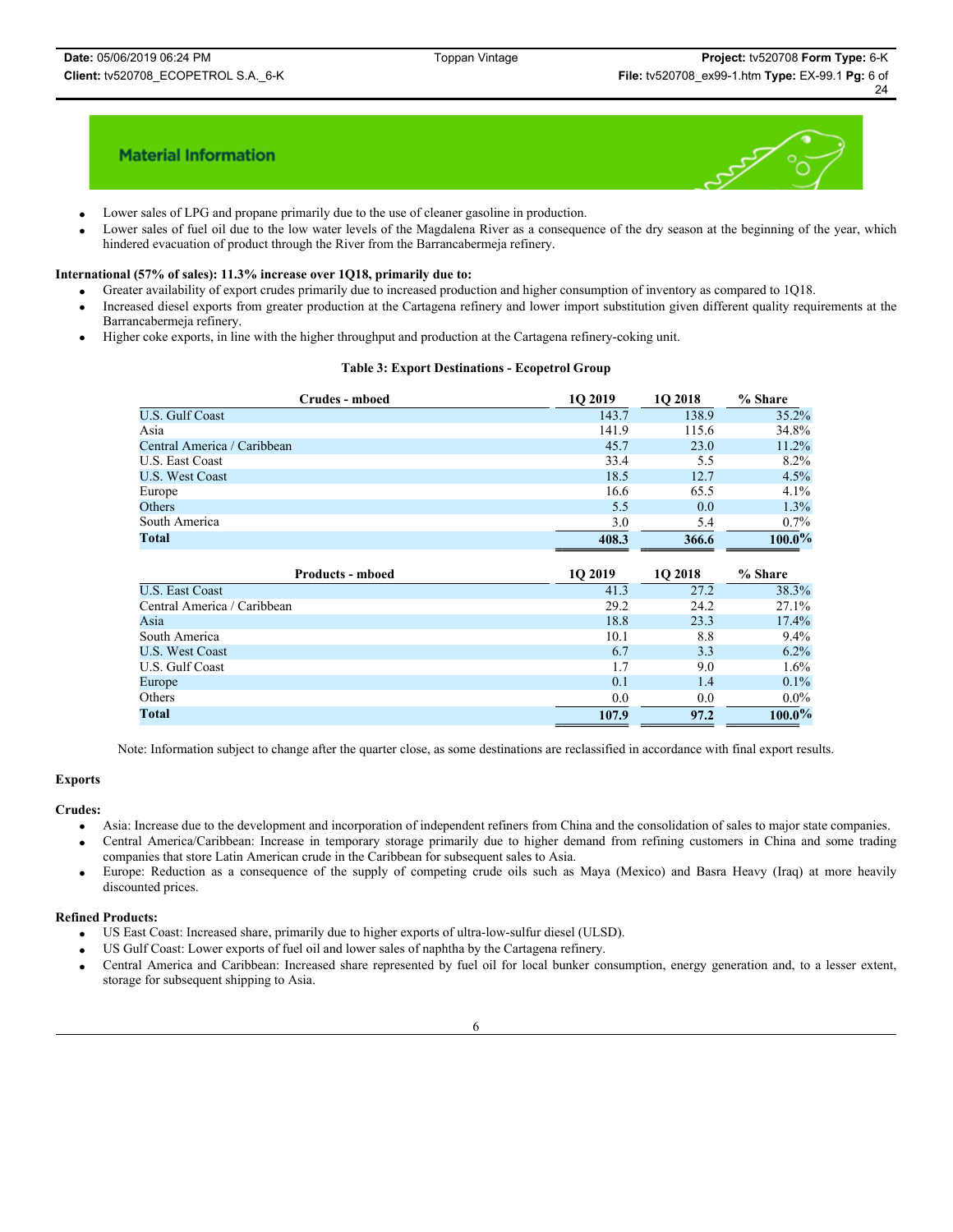

#### **Behavior of Prices and Price Spreads**

**Crudes:** In 1Q19 the prices for the sale basket of crude oils decreased 6.2% as compared to 1Q18, as a result of a the greater supply of crude oil by the United States and of OPEC + countries and the seasonality of heavy crude demand during the period.

**Refined Products:** In 1Q19 the price for the basket of refined products versus Brent decreased 8.8% versus 1Q18, explained primarily by the weakening of gasoline prices, caused by the global over-supply of inventory due to high straight runs at refineries and the processing of light crudes with higher yields into naphthas. This was partially offset by a strengthening in the price of fuel oil, given the reduction in global supply.

**Natural Gas:** Increase of 9.0% in the price per barrel equivalent of natural gas versus 1Q18 due to the renewal of product contracts from the process of commercializing larger fields and incremental sales at prices higher than those in 2018.

#### **Table 4: Average Basket Prices and Price Spreads - Ecopetrol Group**

| <b>USD/Bl</b>                | 10 2019    | <b>1O 2018</b> | (%)<br>Δ  |
|------------------------------|------------|----------------|-----------|
| <b>Brent</b>                 | 63.8       | 67.2           | $(5.1\%)$ |
| Natural Gas Basket           | 24.2       | 22.2           | $9.0\%$   |
|                              |            |                |           |
| Crude Oil Basket Spread      | (7.6)      | (7.3)          | $(4.1\%)$ |
| Crude Oil Basket             | 56.2       | 59.9           | $(6.2\%)$ |
| % Crude Oil Basket vs. Brent | $(11.9\%)$ | $(10.9\%)$     | $(9.2\%)$ |
|                              |            |                |           |
| Products Basket Spread       | 6.2        | 6.8            | $(8.8\%)$ |
| <b>Products Basket</b>       | 70.0       | 74.0           | $(5.4\%)$ |
| % Products vs. Brent         | $10.1\%$   | $10.1\%$       | $0.0\%$   |

#### **b) Cost of Sales**

**Depreciation and amortization:** Increase of 11.3% in 1Q19 versus 1Q18, primarily due to the offsetting effect of:

- a) Greater production levels and CAPEX associated with the results of the drilling campaign and the increased recovery factor.
- b) Greater incorporation of reserves in 2018 versus 2017, yielding a lower depreciation rate.

**Variable costs:** Increase of 17.6% in 1Q19 as compared to 1Q18, primarily due to:

- a) Higher cost of purchases of crude, natural gas and refined products (COP +0.9 trillion), due to the net effect of:
	- x An increase in purchased volumes (COP +838 billion, +32.3 mboed), primarily due to: i) higher purchases of refined products (COP +1.05 trillion, +43.9 mboed), primarily through diesel imports to supply domestic demand during the scheduled maintenance of the Diesel Hydrotreatment Unit (HDT) at the Barrancabermeja refinery, ii) lower purchases of crude (imports) for throughput at the Cartagena refinery given the substitution with our own crudes (COP -215 billion, -12.1 mbd) and iii) higher purchases of national gas (+COP 4 billion, +0.5 mboed).
	- x A decrease in the average price of domestic purchases and imports of crude oils, refined products and natural gas (COP -447 billion).
	- An increase in the average exchange rate on purchases (COP  $+512$  billion).
- b) Other minor changes totaling (COP +15 billion).

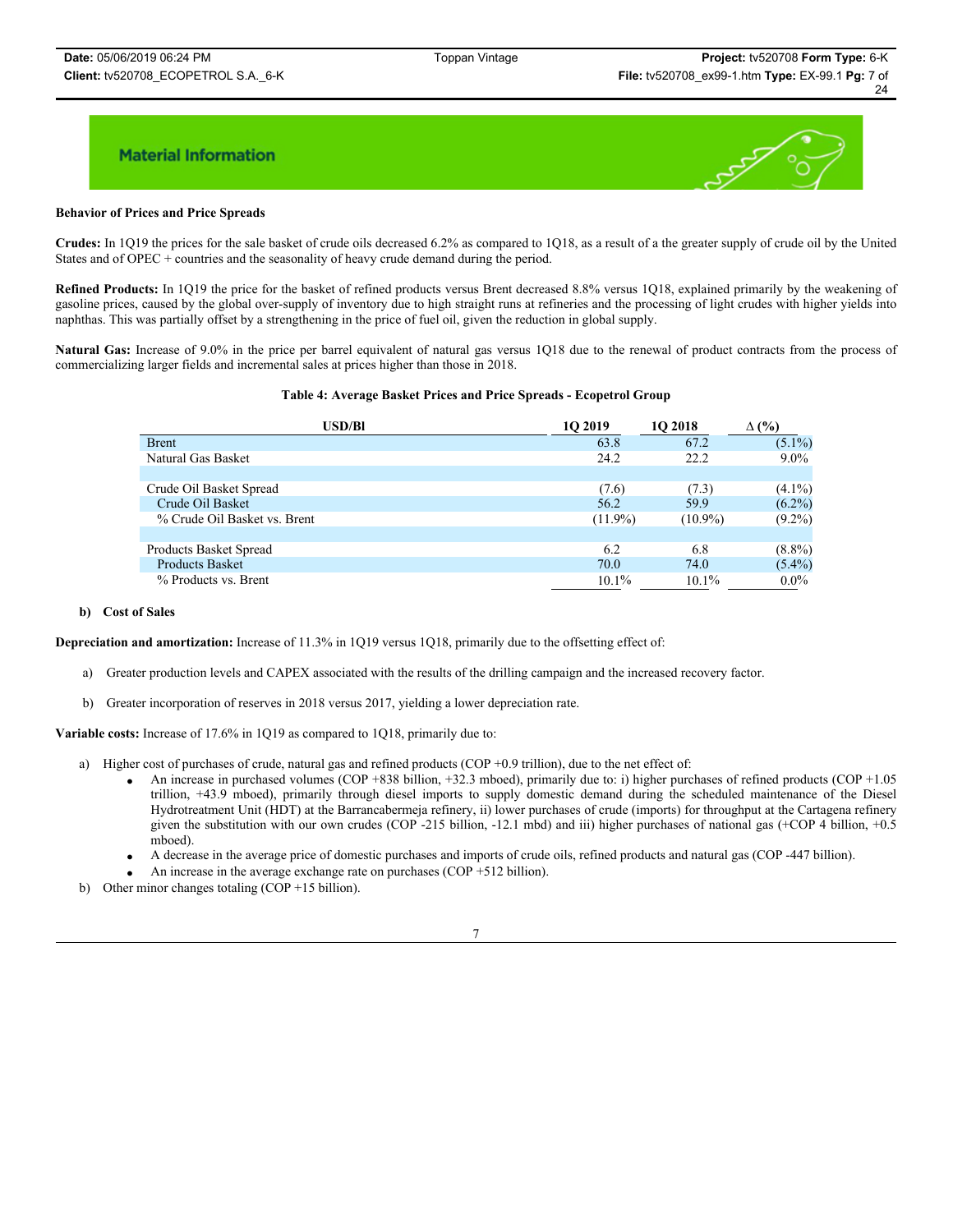

## **Table 5: Local Purchases and Imports – Ecopetrol Group**

|              | <b>Local Purchases - mboed</b> | 1O 2019 | 1O 2018        | $\Delta$ (%) |
|--------------|--------------------------------|---------|----------------|--------------|
| Crude Oil    |                                | 162.5   | 158.8          | 2.3%         |
| Gas          |                                | 2.2     | 1.7            | 29.4%        |
| Products     |                                | 3.5     | 11.3           | $(69.0)\%$   |
| Diluent      |                                | 0.5     | 0.4            | 25.0%        |
| <b>Total</b> |                                | 168.7   | 172.2          | $(2.0)\%$    |
|              |                                |         |                |              |
|              | Imports – mboed                | 1Q 2019 | <b>1O 2018</b> | $\Delta$ (%) |
| Crude Oil    |                                | 29.8    | 45.6           | $(34.6)\%$   |
| Products     |                                | 97.8    | 49.2           | 98.8%        |
| Diluent      |                                | 51.0    | 48.0           | $6.3\%$      |
| Total        |                                | 178.6   | 142.8          | $25.1\%$     |
|              |                                |         |                |              |
|              |                                |         |                |              |

**Fixed costs:** Increase of 14.4% in 1Q19 versus 1Q18, primarily due to:

- Higher costs of maintenance and contracted services (COP +183 billion) due to an increase in operating activity primarily because of: i) higher production levels, ii) higher costs associated with incremental production, iii) well integrity activities and iv) commissioning of new wells, among others.
- Higher labor costs (COP +56 billion), primarily due to the recognition of employee benefits included in our new Collective Bargaining Agreement and wage increases versus the previous year.

#### **c) Operating Expenses**

Operating expenses increased 21.9% in 1Q19 over 1Q18, primarily due to i) the recognition of recovery from impairment of long-term assets in 1Q18, which was not a factor in 1Q19, and ii) lower exploratory expenses.

#### **d) Financial (Non-Operational) Results**

The change in financial results in 1Q19 versus 1Q18 corresponds to the net effect of:

- a) Savings in financial costs (COP +166 billion) associated primarily with the debt pre-payments made over the past year. In 2018 the equivalent of USD 2.5 billion in financial obligations were repaid in advance.
- b) Lower revenue from exchange rate difference and other (COP +16 billion), primarily due to the impact of the peso's appreciation against the dollar that occurred in the first quarter on the average net liability position in dollars.

The **effective tax rate** for 1Q19 was 35.4%, versus 40% in 1Q18. The decline was primarily due to the reduction of 4 percentage points in the nominal tax rate set by Financing Law approved in late 2018.

### **2. Financial Statement Situation**

#### **a) Assets**

Increase of 1.5% in assets in 1Q19, primarily explained by the net effect of:

a) An increase in **other financial assets and cash equivalents** (COP +1.8 trillion) primarily from the combined effect of i) cash flow generated from operations (COP +4.8 trillion), ii) outflow of funds to CAPEX (COP -1.9 trillion), iii) use of funds to repay principal and debt service (COP -0.7 trillion), iv) payment of dividends to non-controlling shareholders of subsidiaries in the midstream segment (COP -0.3 trillion), and v) negative effect of the peso's appreciation against the dollar (COP -0.1 trillion). At the end of the quarter the composition of the cash was 48% in dollars and 52% in pesos.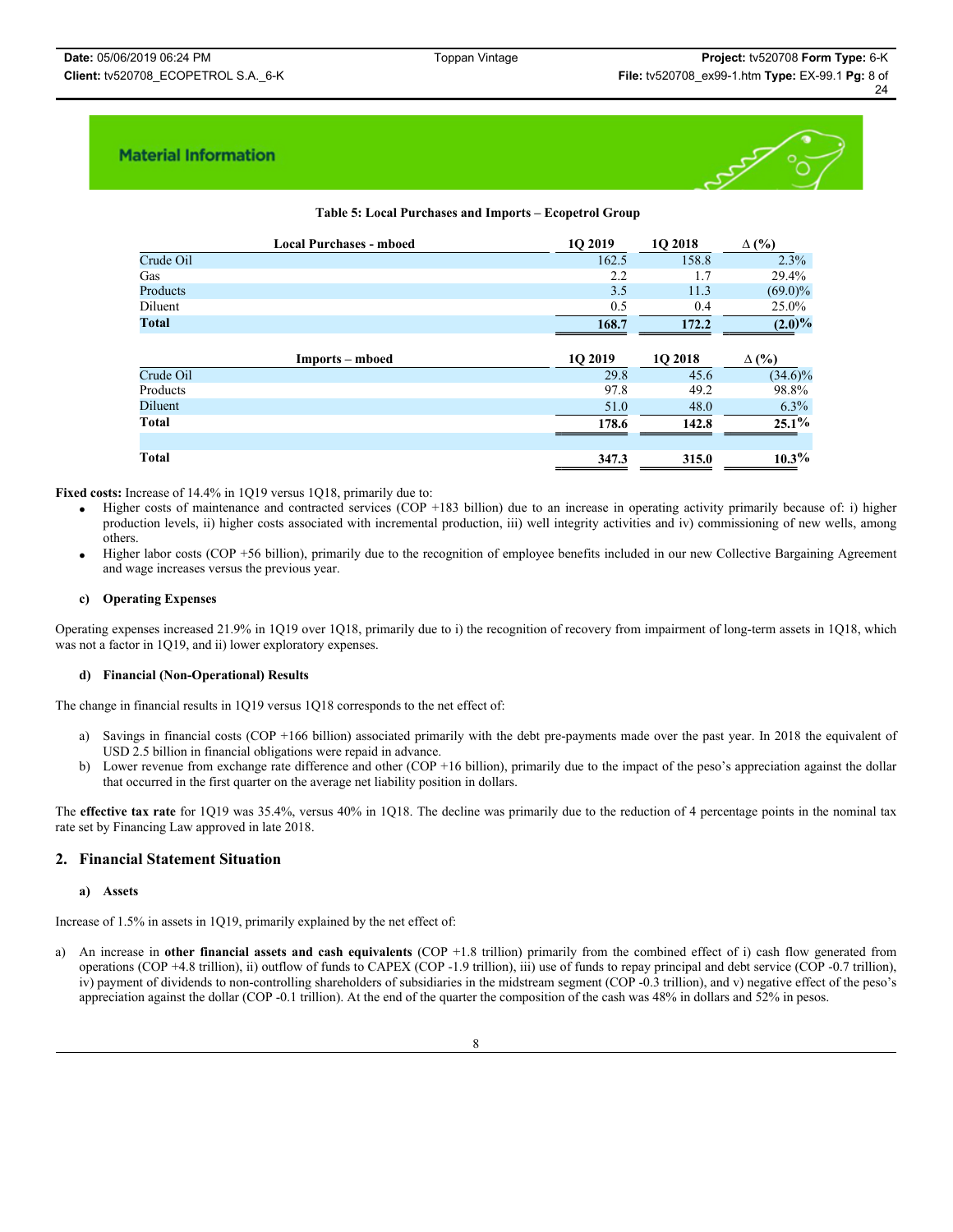

## **Table 6: Cash Position – Ecopetrol Group**

| <b>Billion (COP)</b>                      | <b>1O 2019</b> | 10 2018 |
|-------------------------------------------|----------------|---------|
| Initial cash and cash equivalents         | 6,312          | 7,946   |
| $(+)$ Cash flow from operations           | 4,834          | 4,673   |
| $(-)$ CAPEX                               | (1,938)        | (1,195) |
| (+/-) Investment portfolio movement       | 698            | (2,548) |
| $(+/-)$ Other investment activities       | 153            | 145     |
| (-) Borrowings and interest payments      | (683)          | (668)   |
| (-) Dividend payments                     | (333)          | (245)   |
| $(+/-)$ Exchange difference (cash impact) | (105)          | (242)   |
| <b>Final cash and cash equivalents</b>    | 8,938          | 7,866   |
| Investment portfolio                      | 7,365          | 8,774   |
| <b>Total cash</b>                         | 16,303         | 16,640  |

Note: The cash corresponds to the available resources that are classified as cash and cash equivalents and investments in financial securities, regardless of their maturity.

- b) An increase in **trade accounts receivable** (COP +422 billion), primarily due to higher accounts receivable from the Fuel Prices Stabilization Fund.
- c) A decrease in **property, plant and equipment, natural resources and intangibles** (COP -335 billion) primarily due to the offsetting effect of: i) impact of the conversion of assets of subsidiaries with functional currencies other than the Colombian peso, as a result of the appreciation that occurred during the quarter; and ii) depreciation and amortization during the quarter, partially offset by iii) increase in CAPEX during the period.

#### **b) Liabilities and Equity**

Increase of 12.8% (COP +8.6 trillion) in total liabilities in 1Q19, generated by:

- a) An increase in **accounts payable** (COP +9 trillion) from the recognition of dividends payable on 2018 net income decreed by Ecopetrol's General Shareholders Meeting.
- b) A decrease in **loans and financing** (COP -335 billion), primarily due to the effect of the peso's appreciation against the U.S. dollar and its positive impact on our dollar debt, whose exchange effect is recognized primarily in other comprehensive income, under equity, given the application of hedge accounting. As of March 31, 2019, the Ecopetrol Group's debt totaled COP 37.7 trillion, 88% of which is originally in foreign currency and 12% in domestic currency.
- c) Other changes in liabilities (COP -83 billion).

Decrease of 11.2% in **equity** in 1019, as a result of the combined effect of: i) the transfer to liabilities of dividends payable on 2018 earnings; ii) the decrease resulting from the conversion of assets and liabilities of subsidiaries operating in functional currencies other than the Colombian peso due to the peso's appreciation against the U.S. dollar, partially offset by iii) higher earnings for the quarter, and iv) gain on the exchange rate difference applied to debt employed as a cash flow hedge instrument and net investment, given the peso's appreciation against the dollar.

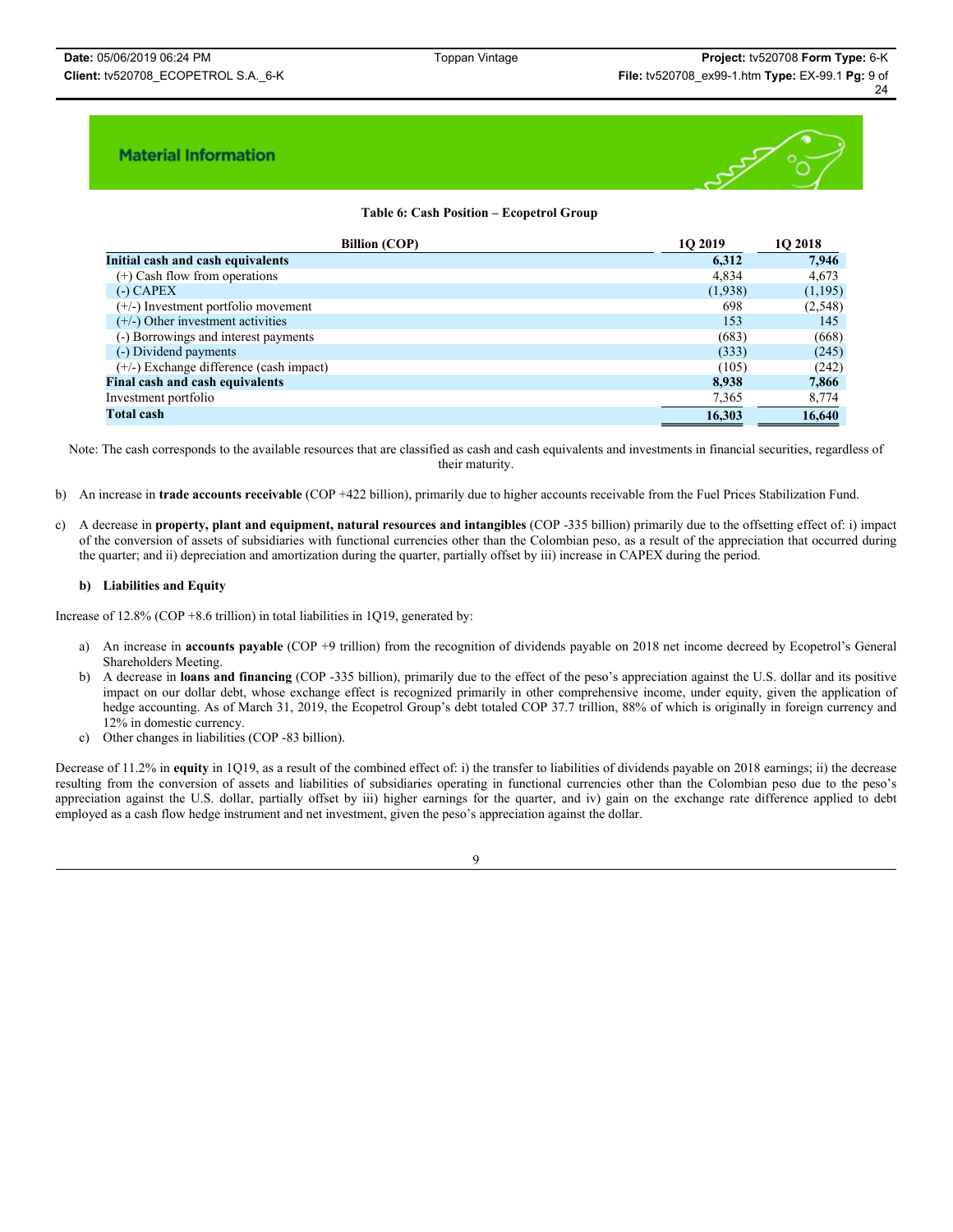

## **3. Results by Business Segment**

### **a) UPSTREAM**

#### **EXPLORATION**

During the exploratory campaign of the first quarter of 2019, Ecopetrol and its partners completed the drilling of three wells: (i) the Jaspe-8 appraisal well, confirming the extension of the Jaspe discovery to the basalt sands of the Carbonera Formation and (ii) the Cira-7000 ST and Provenza-1 exploratory wells, which were declared dry.

Continuing with the 2019 exploratory campaign, the wells: Andina Norte-1, located in the Llanos Orientales (Capachos block) and Boranda-2, located in the Valle Medio del Magdalena (Playón block), are in the process of being drilled.

After the ANH approved the new draft for Upstream (E&P) contracts in Colombia's offshore, Ecopetrol signed two E&P contracts, COL-5 (100% ECP-Operator) and GUA OFF-1 (50% Repsol – Operator, 50% ECP). The new blocks, located in the Colombian Caribbean, have an extension of 400 thousand hectares each. The signing of these contracts is a significant milestone, reflecting a reactivation of Ecopetrol's exploratory activities in the Colombian offshore.

Internationally, Ecopetrol Brasil purchased 10,374 km² of 3D seismic and 2,660 km of 2D seismic with a view to assessing the prospecting potential of the Santos and Campos basins for Brazil's Rounds 6 and 16.

#### **Table 7: Detail of Exploratory Wells – Ecopetrol Group**

| # | <b>Ouarter</b> | Name         | Well<br><b>Clasification</b><br>(Lahee) | <b>Block</b>     | Name                      | <b>Operator/Partner</b>        | <b>Status</b> | <b>TD Date</b>       |
|---|----------------|--------------|-----------------------------------------|------------------|---------------------------|--------------------------------|---------------|----------------------|
|   | First          | Jaspe-8      | A <sub>1</sub>                          | Ouifa            | Llanos Orientales         | FRONTERA (70%)<br>ECP $(30\%)$ | Successful    | January 14 /<br>2019 |
|   | First          | Cira 7000 ST | A2C                                     | La Cira Infantas | Valle Medio del Magdalena | OXY (52%)<br>ECP $(48%)$       | Dry           | January 27/<br>2019  |
|   | First          | Provenza-1   | A <sub>3</sub>                          | $CPO-8$          | Llanos Orientales         | ECP $(100\%)$                  | Dry           | March 5/<br>2019     |

### **PRODUCTION**

In the first quarter, the Ecopetrol Group's average production totaled 728 mboed (+3.8% versus 1Q18), primarily due to: i) the results of the drilling campaign in the fields La Cira, Rubiales, Chichimene, Quifa, Yariguí and Castilla carried out in 2018 and continuing in 2019, and ii) the positive response of the secondary and tertiary recovery, which leverages our strategy of production and reserves growth. During the first quarter of 2019 there was no effects on operations from external events, which did occur in 1Q18. In particular, we highlight the production of the Akacías field, in which Ecopetrol holds a 55% share, where a development module was initiated that afforded a tripling of production, from 5.6 mboed in 1Q18 to 17 mboed in 1Q19.

Gas production increased 6.8% primarily due to a better availability of the Cupiagua processing plant and an increased gas commercialization.

In 1Q19 the Ecopetrol Group's subsidiaries contributed 62.8 mboed, accounting for 8.6% of consolidated total volume, reflecting an increase of 2.8 mboed (+4.5%) compared to the first quarter of 2018, leveraged primarily by the results in Ecopetrol America Inc. (EAI).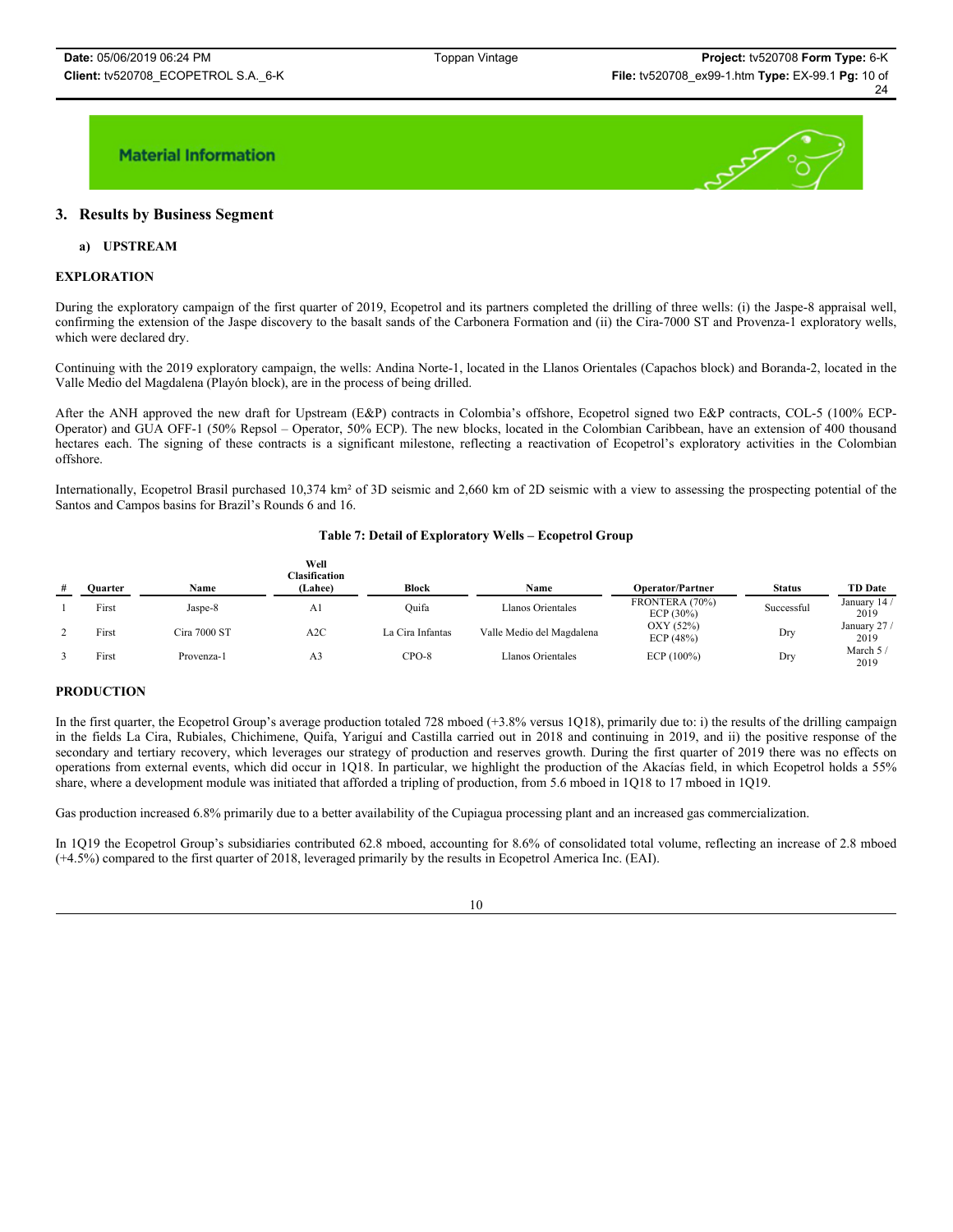

During the first quarter, we had in average 41 active drilling rigs, approximately 13 more than those in operation in 1Q18, resulting in the drilling and completion of 158 development wells.

|  |  | Table 8: Gross Production* - Ecopetrol Group |  |  |  |
|--|--|----------------------------------------------|--|--|--|
|--|--|----------------------------------------------|--|--|--|

| <b>Production - mboed</b>      | 1Q 2019 | 1O 2018 | $\Delta$ (%) |
|--------------------------------|---------|---------|--------------|
| Crude Oil                      | 551.0   | 532.5   | 3.5%         |
| Natural Gas                    | 114.1   | 107.9   | 5.7%         |
| <b>Total Ecopetrol S.A.</b>    | 665.1   | 640.4   | $3.9\%$      |
| Crude Oil                      | 21.1    | 20.8    | 1.4%         |
| Natural Gas                    | 8.6     | 7.2     | 19.4%        |
| <b>Total Hocol</b>             | 29.7    | 28.0    | $6.1\%$      |
| Crude Oil                      | 8.3     | 9.0     | $(7.8)\%$    |
| Natural Gas                    | 5.0     | 4.9     | $2.0\%$      |
| <b>Total Equion**</b>          | 13.3    | 13.9    | $(4.3)\%$    |
| Crude Oil                      | 3.6     | 4.5     | $(20.0)\%$   |
| Natural Gas                    | 1.2     | 0.4     | 200.0%       |
| Total Savia**                  | 4.8     | 4.9     | $(2.0)\%$    |
| Crude Oil                      | 13.0    | 11.1    | 17.1%        |
| Natural Gas                    | 2.0     | 2.2     | $(9.1)\%$    |
| <b>Total Ecopetrol America</b> | 15.0    | 13.3    | $12.8\%$     |
| Crude Oil                      | 597.0   | 577.9   | 3.3%         |
| Natural Gas                    | 130.9   | 122.6   | $6.8\%$      |
| <b>Total Ecopetrol Group</b>   | 727.9   | 701.0   | $3.8\%$      |

\* Gross production includes royalties and is prorated for Ecopetrol's share in each company.

\*\* Equion and Savia are included through the equity method.

Note: Natural gas production includes white products.

#### **Recovery Program**

The enhanced recovery factor program continues to assess opportunities to enhance reserves and ensure production. To date, we have 8 projects under execution, at least 10 projects that are in maturation stage and 4 pilots in the construction stage. Likewise, the 3 pilots under operation, contributed with an average incremental production of 14.7 mbod. Ecopetrol's fields with recovery program contributed 30% of the total production.

Throughout 2019, we will continue promoting secondary recovery technologies with water injection in fields such as Castilla, Nutria, Tisquirama and Chichimene; tertiary recovery technologies by enhanced water injection at Dina K, Yariguí, Casabe and Chichimene; steam injection at Teca and Tren Nare, as well as the assessment of the air injection pilot at Chichimene.

#### **Lifting and Dilution Cost**

**Lifting Cost:** The increase of 0.62 USD/bl in our lifting cost in 1Q19 versus 1Q18 is primarily due to:

#### **Cost Effect** (+1.87 USD/bl):

- x Increased energy consumption primarily due to: i) increase of approximately 16% in the unregulated energy rate, ii) increase in barrels of water production, iii) higher number of wells drilled, and iv) greater quantity of energy purchased due to a decrease in self-generation.
- Increased subsoil maintenance costs primarily due to the increased number of well services.
- x Increased labor costs, primarily due to growth in headcount and the increased percentage of wage adjustment.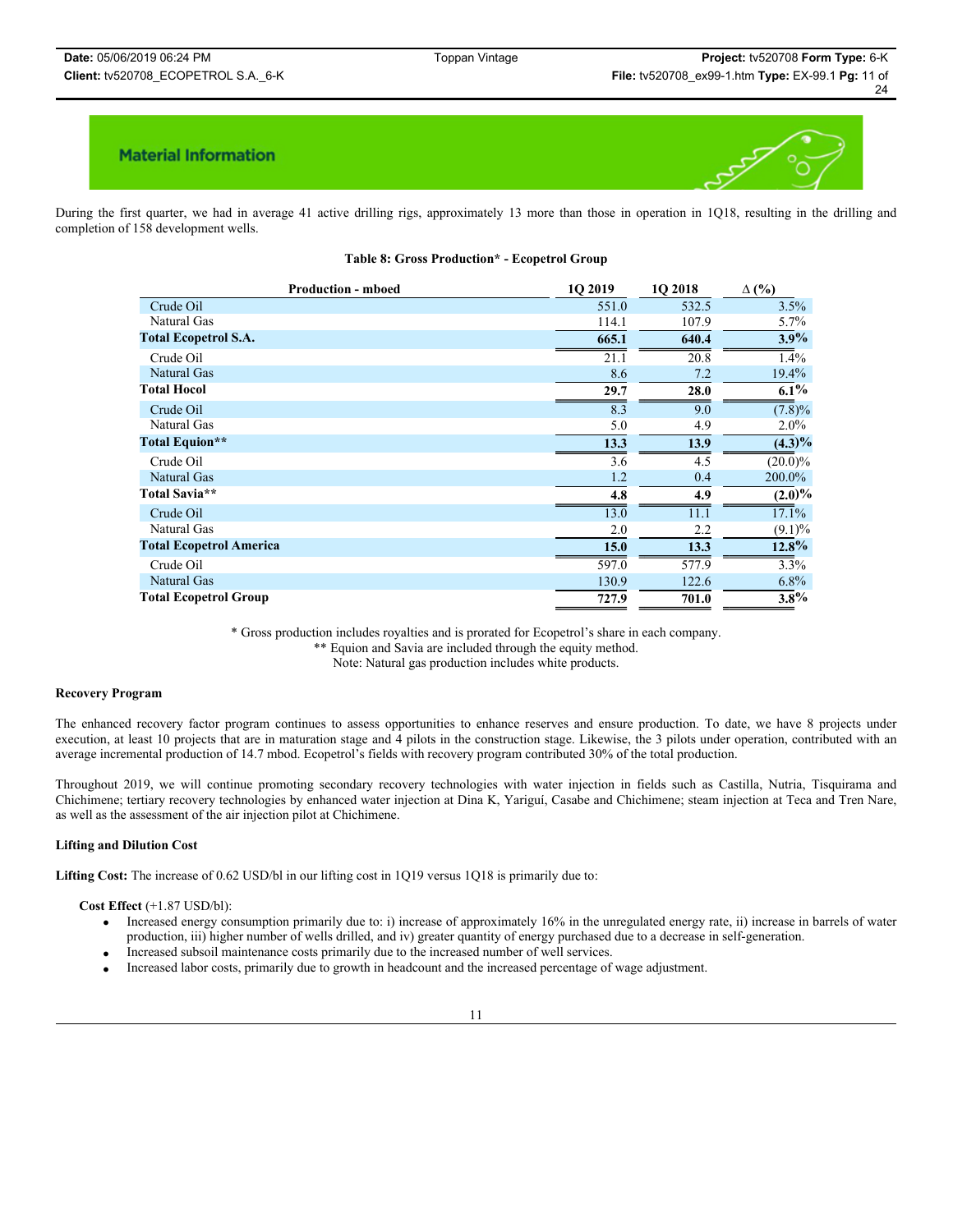

- Increment in contracted association services, due to an increase in water treatment and disposal facilities, due to higher production and injection in the fields Quifa, CPO09 and Caño Limón.
- Increase in labor costs in association contracts, indirect costs and environmental costs.

**Exchange rate effect** (-0.85 USD/bl)**:** Higher average exchange rate of +278.39 pesos/dollar when restating Colombian pesos to U.S dollars.

**Volume effect** (-0.40 USD/bl): Lower cost due to production increase.

#### **Dilution cost:**

• The -0.20 USD/bl decrease in the unit cost of dilution in 1Q19 as compared to 1Q18 was primarily due to the use of barrels of diluent from inventory. It is expected that, in coming months, inventory will be restored and returned to normal levels of naphtha purchases.

#### **Table 9: Lifting and Dilution Cost - Ecopetrol Group**

| <b>JSD/Bl</b>   | 10 2019  | 10 2018          | (9/6)<br>-             |
|-----------------|----------|------------------|------------------------|
| Lifting Cost*   |          | $\mathbf{O}$ . I | $.4\%$<br>$\mathbf{r}$ |
| Dilution Cost** | <u>.</u> | - 0<br>ر . ر     | 1)%<br>$13.1$ .        |

\* Calculated based on barrels produced without royalties \*\* Calculated based on barrels sold

#### **Financial Results for the Segment**

#### **Table 10: Income Statement – Upstream**

| <b>Billion (COP)</b>                           | 1O 2019 | 1O 2018  | $\Delta$ (\$) | $\Delta$ (%) |
|------------------------------------------------|---------|----------|---------------|--------------|
| <b>Total revenue</b>                           | 11,598  | 9.964    | 1,634         | 16.4%        |
| Depreciation, amortization and depletion       | 1,343   | 1,195    | 148           | 12.4%        |
| Variable costs                                 | 4,614   | 3,398    | 1,216         | 35.8%        |
| Fixed costs                                    | 2,219   | 2,018    | 201           | 10.0%        |
| <b>Total cost of sales</b>                     | 8,176   | 6,611    | 1,565         | 23.7%        |
| <b>Gross income</b>                            | 3,422   | 3,353    | 69            | 2.1%         |
| Operating expenses                             | 390     | 350      | 40            | 11.4%        |
| <b>Operating income</b>                        | 3,032   | 3,003    | 29            | $1.0\%$      |
| Financial result, net                          | (17)    | (589)    | 572           | $(97.1)\%$   |
| Share of profit of companies                   | 37      | 93       | (56)          | $(60.2)\%$   |
| Income before income tax                       | 3,052   | 2,507    | 545           | 21.7%        |
| Provision for income tax                       | (1,017) | (967)    | (50)          | $5.2\%$      |
| Net income consolidated                        | 2,035   | 1,540    | 495           | 32.1%        |
| Non-controlling interest                       | 15      |          | 15            |              |
| Net income attributable to owners of Ecopetrol | 2,050   | 1,540    | 510           | 33.1%        |
| <b>EBITDA</b>                                  | 4,564   | 4,317    | 247           | $5.7\%$      |
| <b>EBITDA Margin</b>                           | 39.4%   | $43.3\%$ |               | $(3.9)\%$    |

The 1Q19 revenue increased versus 1Q18 primarily due to: i) higher production volumes as a result of the drilling campaign and a better recovery factor, highlighting the deliveries to the Cartagena refinery to replace imported crude, and ii) the positive effect of higher average exchange rate on revenues. The above offset the decrease in the average weighted basket price of crude oil.

The 1Q19 cost of sales increased versus 1Q18 as a result of i) higher purchases to the ANH associated with the higher production and the reduction of the Barrancabermeja refinery's throughput as a result of the scheduled maintenances in the HDT unit, given the firm purchased contracts, ii) greater incremental production with an impact on the principal costs, as follows: purchases of diluent for crude, transportation costs, increased water treatment and subsoil maintenance activities, iii) higher cost of energy associated with higher rates due to the market effect, iv) increased depreciation and amortization costs associated with higher production and capitalization, as a result of our drilling campaign and v) consumption of inventories in 1Q19 compared to a capitalization presented in 1Q18.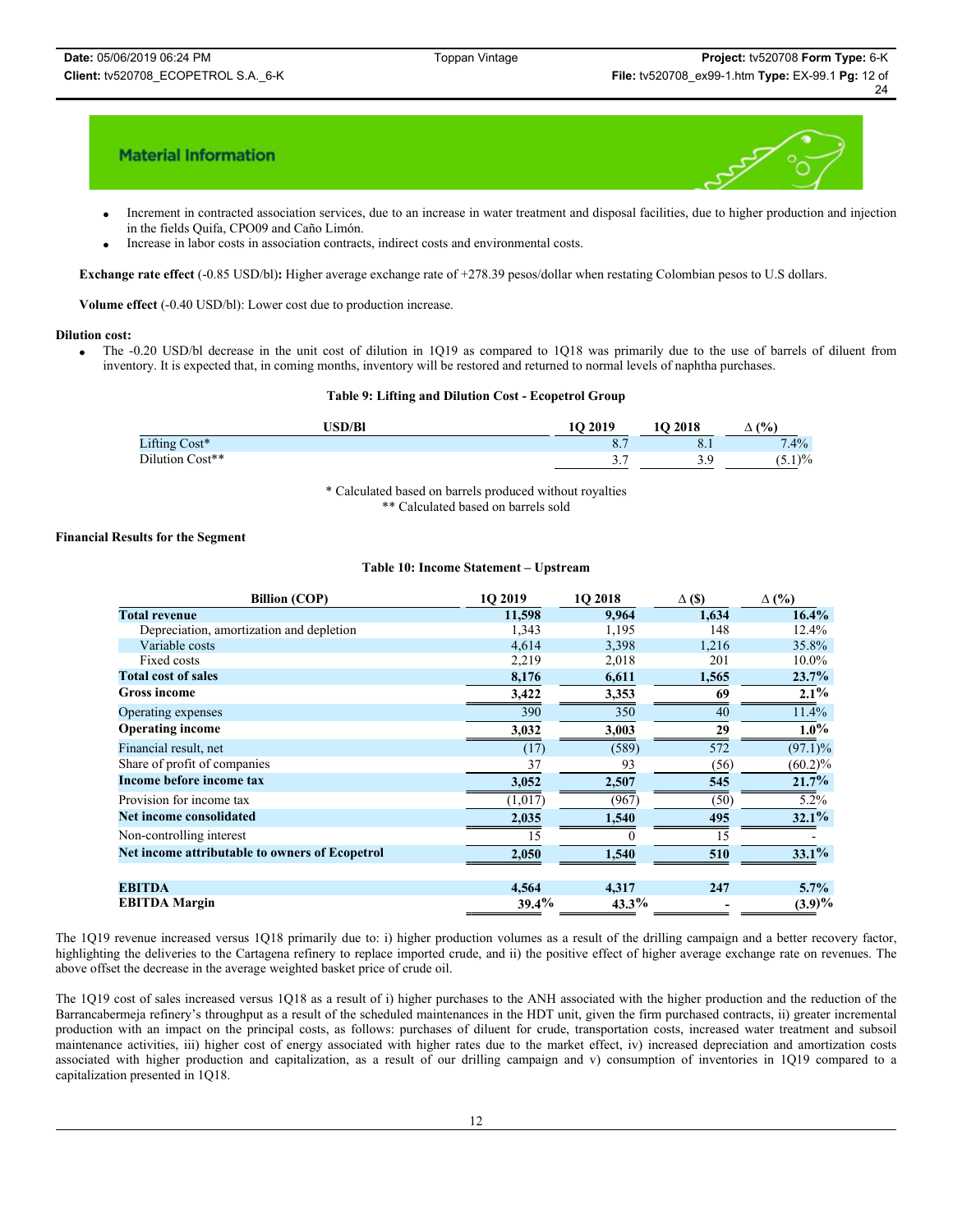

The 1Q19 operating expenses rose versus 1Q18, primarily due to lower expenses on exploration projects and the effect of the recovery from the impairment of long-term assets noted in 1Q18.

Net financial (non-operational) results for 1Q19 versus 1Q18 reflect savings on financial interest resulting from debt prepayments made during the previous year and better results from the exchange rate exposure of dollar-denominated monetary assets and liabilities of the segment, product of the Colombian peso's appreciation against the U.S. dollar.

#### **b) MIDSTREAM**

#### **Volumes**

**Crude Oil:** In 1Q19 the volume of crude transported increased 10.6% versus 1Q18, as a result of greater production during the quarter. Approximately 72.7% of the crude volumes transported by the oil pipeline system was owned by the Ecopetrol Group.

In 1Q19, the oil pipeline network continued to experience effects caused by third parties; however, contingent operations allowed us to mitigate these impacts, resulting in eight reversal cycles on the Bicentenario Oil Pipeline. During the first quarter, there were 20 attacks to the infrastructure on the Caño Limón – Coveñas, Trasandino and San Miguel-Orito oil pipelines, 49.0% less than in 1Q18. Additionally, the number of illegal valves, for both crude oil and refined products, declined by 7.8% (214 in 1Q19 versus 232 in 1Q18).

**Refined Products:** In 1Q19 the transported volume of refined products decreased by 4.7% versus 1Q18, as a result of the scheduled maintenance of the HDT unit at the Barrancabermeja refinery explained in the downstream chapter. Additionally, for purposes of meeting the demand for refined products in the country's south, Cenit made available the import of 100 mbl and 140 mbl of engine gasoline, low-sulfur diesel (B2) and diesel in two vessels at the port of Buenaventura. Approximately 35.4% of the volume of refined products transported on the polyduct system corresponded to Ecopetrol Group.

#### **Table 11: Transported Volumes – Midstream**

| mbd       | 10 2019 | 10 2018 | (%)<br>Δ |
|-----------|---------|---------|----------|
| Crude Oil | 880.3   | 795.7   | $10.6\%$ |
| Products  | 259.6   | 272.4   | (4.7)%   |
| Total     | 1,139.9 | 1.068.1 | $6.7\%$  |

#### **Cost per Barrel Transported**

#### **Table 12: Cost per Barrel Transported – Midstream**

| $T$ $T$ $T$ $T$ $T$ $T$       |        | 2018                | $(0)_{0}$<br>-                      |
|-------------------------------|--------|---------------------|-------------------------------------|
| Cost per Barrel<br>ransported | $\sim$ | $\sim\cdot$ $\cdot$ | ١0<br>$\mathbf{v} \cdot \mathbf{v}$ |

#### 13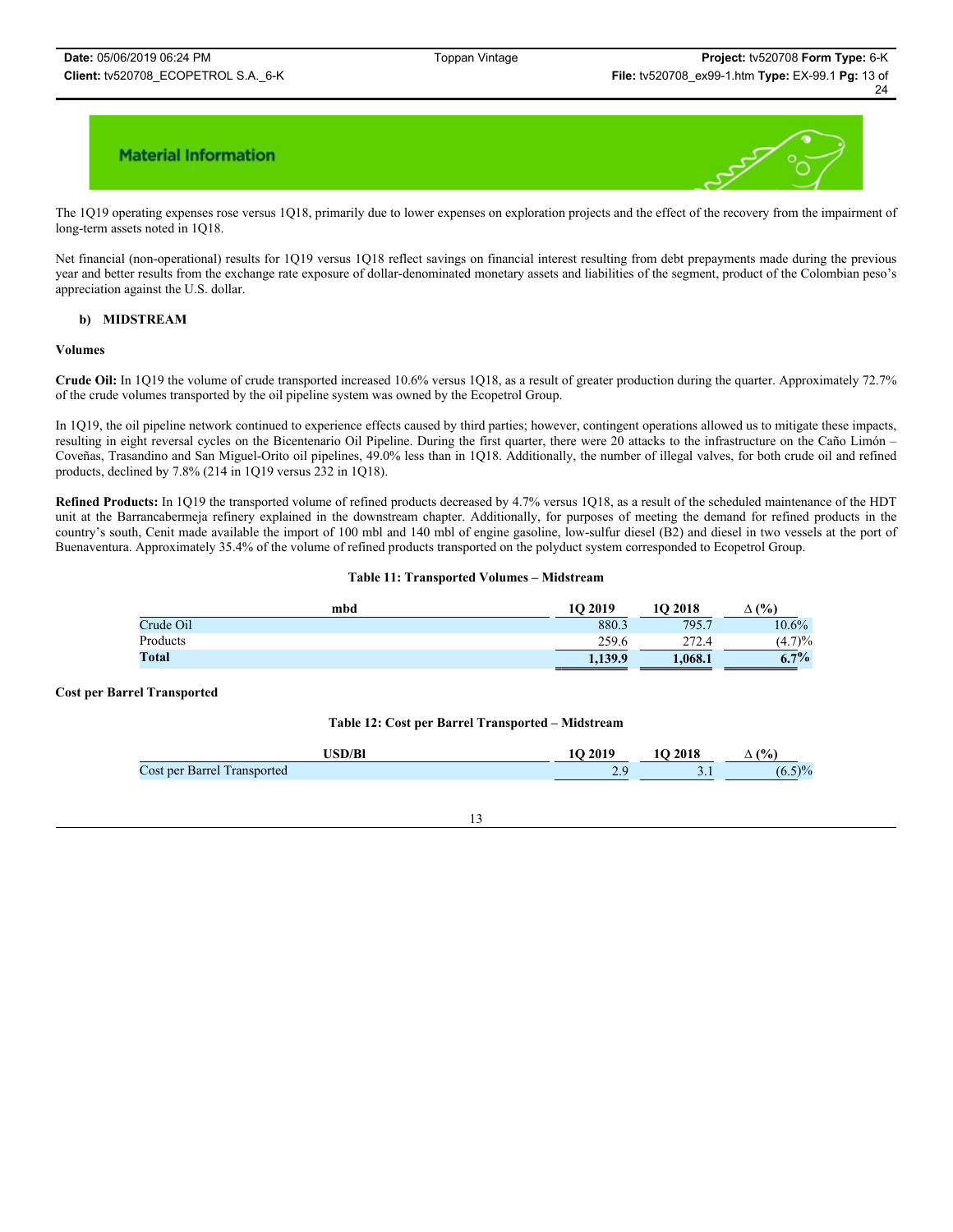

#### **Financial Results for the Segment**

**Table 13: Income Statement – Midstream**

| <b>Billion (COP)</b>                           | 1O 2019 | 1O 2018  | $\Delta$ (\$) | $\Delta$ (%) |
|------------------------------------------------|---------|----------|---------------|--------------|
| <b>Total revenue</b>                           | 3,052   | 2,729    | 323           | 11.8%        |
| Depreciation, amortization and depletion       | 295     | 279      | 16            | $5.7\%$      |
| Variable costs                                 | 164     | 169      | (5)           | $(3.0)\%$    |
| Fixed costs                                    | 353     | 310      | 43            | 13.9%        |
| <b>Total cost of sales</b>                     | 812     | 758      | 54            | $7.1\%$      |
| <b>Gross income</b>                            | 2,240   | 1,971    | 269           | $13.6\%$     |
| Operating expenses                             | (7)     | 73       | (80)          | $(109.6)\%$  |
| <b>Operating income</b>                        | 2,247   | 1,898    | 349           | $18.4\%$     |
| Financial result, net                          | (172)   | (272)    | 100           | $(36.8)\%$   |
| Share of profit of companies                   | (1)     | (15)     | 14            | $(93.3)\%$   |
| Income before income tax                       | 2,074   | 1,611    | 463           | 28.7%        |
| Provision for income tax                       | (683)   | (638)    | (45)          | 7.1%         |
| Net income consolidated                        | 1,391   | 973      | 418           | $43.0\%$     |
| Non-controlling interest                       | (328)   | (202)    | (126)         | 62.4%        |
| Net income attributable to owners of Ecopetrol | 1,063   | 771      | 292           | $37.9\%$     |
| <b>EBITDA</b>                                  | 2,573   | 2,189    | 384           | 17.5%        |
| <b>EBITDA</b> Margin                           | 84.3%   | $80.2\%$ |               | $4.1\%$      |

The 1Q19 revenue increased versus 1Q18 is primarily the result of the following: i) higher volumes transported in the Llanos region (Castilla - Chichimene -Apiay), which during the first quarter of the previous year was affected by blockages of certain communities, yielding a negative impact on production levels during that period, and ii) the positive effect on revenue resulting from a higher average exchange rate.

The 1Q19 cost of sales increased versus 1Q18 as a result of: i) consumption of materials and supplies to address the transport service, given the increase in production levels, ii) purchase of products for fill-up-line maintenance on the polyduct line, and iii) higher energy costs due to market conditions.

Operating expenses for 1Q19 decreased compared to 1Q18 as a result of the recognition of a non-recurring income due to a ruling in favor of Ocensa due to a litigation related to the fill-up-line in the transportation system.

Financial result (non-operational) in 1Q19 versus 1Q18 showed better results due to the Colombian peso's lower appreciation against the U.S. dollar on the segment's U.S dollar asset position.

## **c) DOWNSTREAM**

#### **Cartagena Refinery**

In 1Q19, the Cartagena refinery achieved a crude throughput growth of 6.9% as compared to 1Q18, as a result of stable operations and the implementation of improvement initiatives that eliminated bottlenecks in some units, resulting in higher throughput, utilization factor and the generation of valuable products. During 1Q19, throughput consisted of 87% domestic crude and 13% imported crude, versus 71% domestic crude and 29% imported in 1Q18.

Gross refining margin decreased by 4.3% in 1Q19 versus 1Q18, primarily as a result of the negative impact of the international market related to the price spreads of refined products versus Brent price, particularly gasoline (-7.4 USD/Bl) and naphtha (-4.2 USD/Bl), which was partially mitigated by stable operations and a more economical feedstock favored by the higher proportion of domestic crude oil in its feedstock.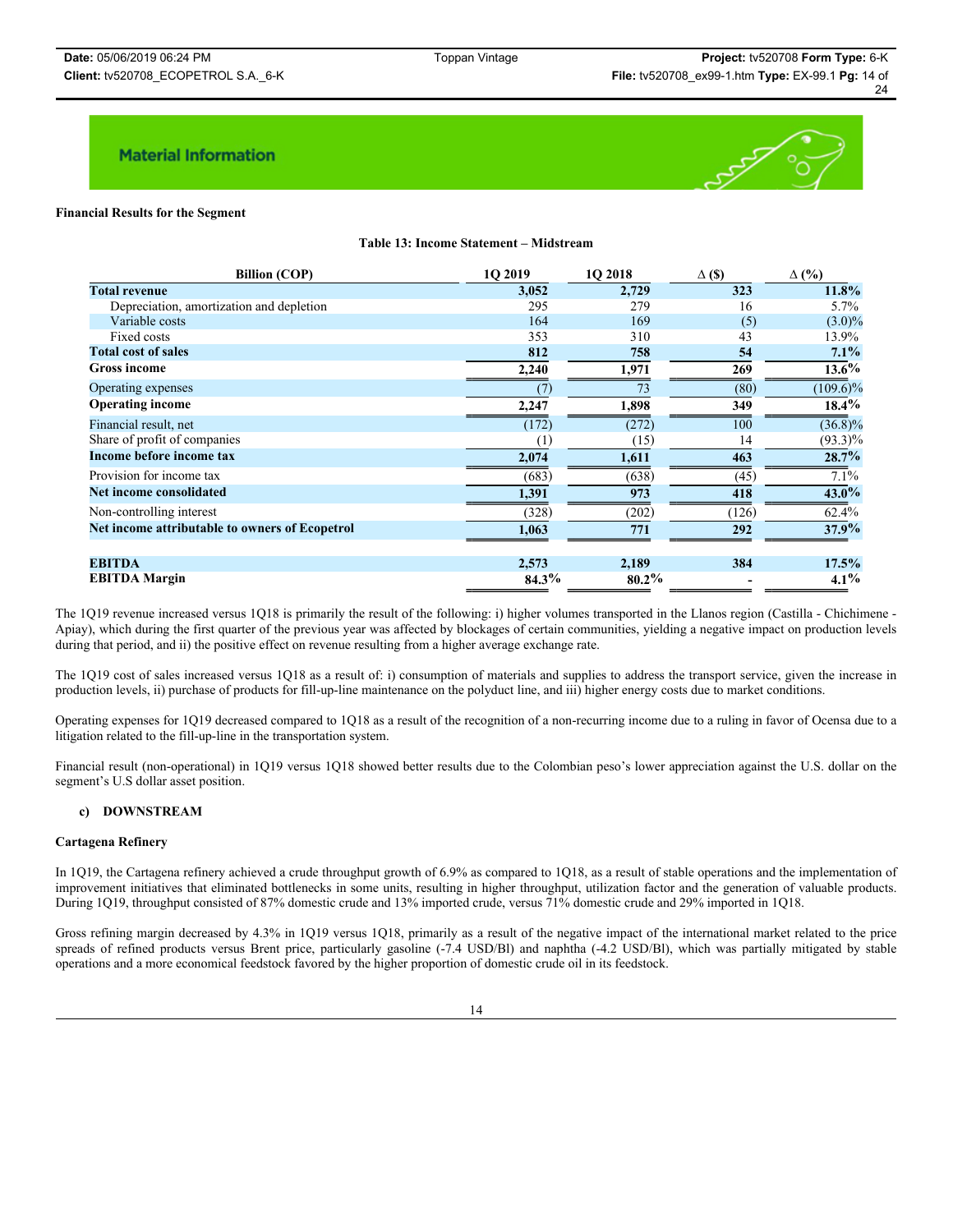

## **Table 14: Throughput, Utilization Factor, Production and Margin – Cartagena Refinery**

| Cartagena Refinery             | 10 2019 | 10 2018 | (%)<br>Δ  |
|--------------------------------|---------|---------|-----------|
| Throughput <sup>*</sup> (mbod) | 154.5   | 144.5   | $6.9\%$   |
| Utilization Factor $(\%)$      | 88.6%   | 87.9%   | $0.8\%$   |
| Production (mbod)              | 148.9   | 140.3   | $6.1\%$   |
| Gross Margin (USD/BI)          | 11.0    | 11.5    | $(4.3)\%$ |

\*Corresponds to effective throughput volumes, not volumes received

#### **Barrancabermeja Refinery**

Throughput, production and the utilization factor decreased in 1Q19, primarily as a result of the execution of scheduled maintenance of one crude unit and the Diesel Hydrotreating Unit (HDT). The maintenance on the HDT was the first carried out since the beginning of its operations in 2010. With this maintenance it is expected to have an extended straight run, ensuring one of the key assets that will allow to deliver cleaner fuels to the country and taking advantage the entry of more restrictive regulations on sulfur content, such as IMO 2020. Additionally, the low water levels of the Magdalena River due to the dry season also impacted throughput and production by limiting the evacuation of fuel oil. Since mid-March, the refinery has returned to normal operations.

Gross refining margin decreased by 11.0% in 1Q19 versus 1Q18, as a result of the maintenances and the negative impact of the international market on price spreads for refined products, especially gasoline (-7.4 USD/Bl) versus Brent.

#### **Table 15: Throughput, Utilization Factor, Production and Margin – Barrancabermeja Refinery**

| Barrancabermeja Refinery       | 10 2019 | 10 2018 | $\Delta$ (%) |
|--------------------------------|---------|---------|--------------|
| Throughput <sup>*</sup> (mbod) | 195.5   | 214.9   | $(9.0\%)$    |
| Utilization Factor $(\%)$      | 75.3%   | 83.6%   | $(9.9\%)$    |
| Production (mbod)              | 198.3   | 216.6   | $(8.4\%)$    |
| Gross Margin (USD/BI)          | 10.5    | 11.8    | $(11.0\%)$   |

\*Corresponds to effective throughput volumes, not volumes received

#### **Refining Cash Cost**

**Cost Effect** (+0.52 USD/Bl): Primarily due to higher cost of fuel gas.

**Volume Effect** (+0.10 USD/Bl): Higher cost due to lower crude throughput at the Barrancabermeja refinery (-19.4 mbd), partially offset by higher throughput at the Cartagena Refinery (+10.0 mbd).

**Exchange Rate Effect** (-0.41 US/Bl): Higher exchange rate of +278.39 pesos/dollar upon restating peso costs in dollars.

#### **Table 16: Refining Cash Cost\* – Downstream**

| <b>USD/Bl</b>      | 2019<br>16 | 10 2018 | (0)<br>-    |
|--------------------|------------|---------|-------------|
| Refining Cash Cost | t. C       |         | 20/<br>ر. ۱ |

\*Includes Barrancabermeja, Cartagena and Esenttia refineries

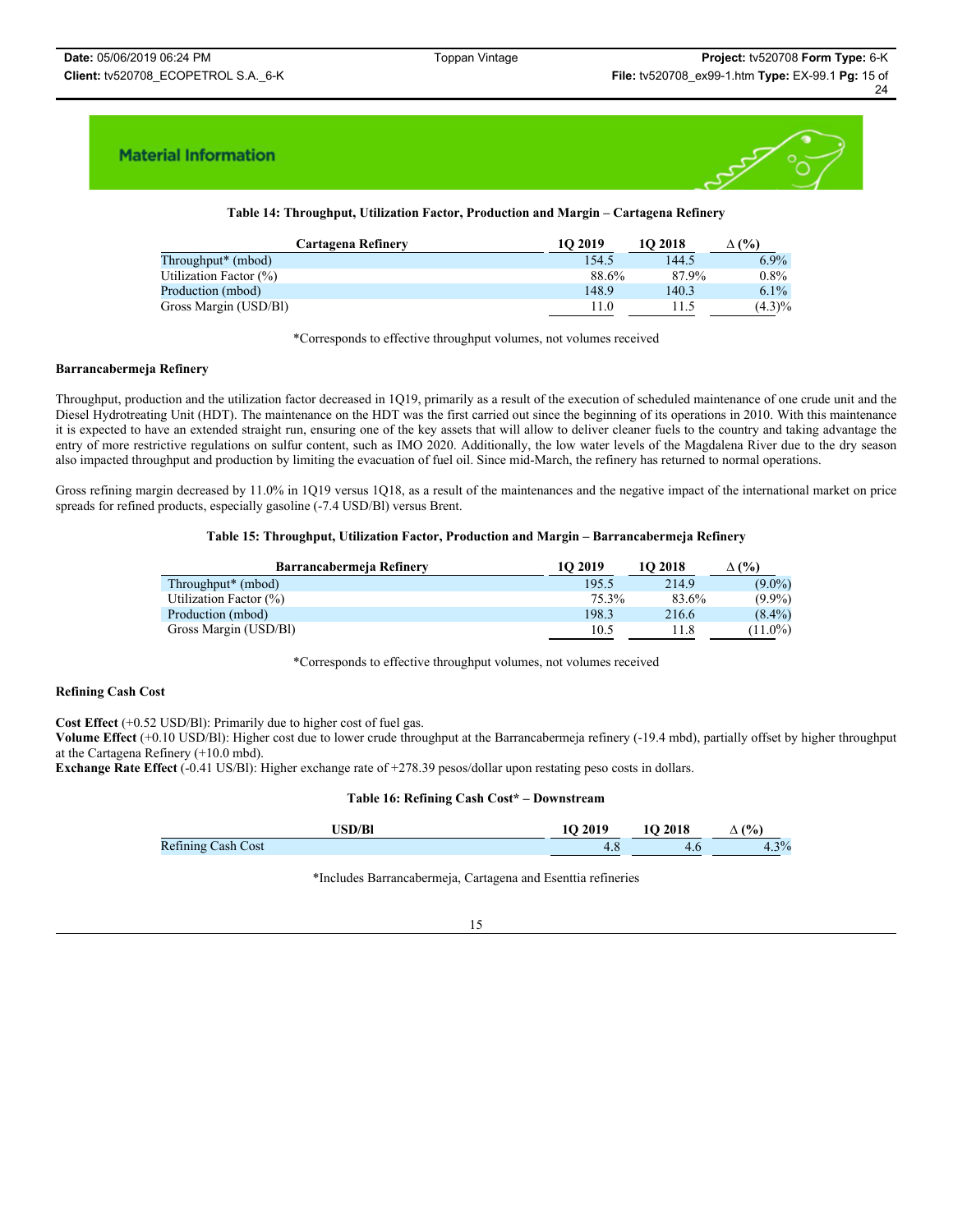

#### **Financial Results for the Segment**

**Table 17: Income Statement - Downstream**

| <b>Billion (COP)</b>                     | 1O 2019 | 1O 2018 | $\Delta$ (\$) | $\Delta$ (%) |
|------------------------------------------|---------|---------|---------------|--------------|
| <b>Total revenue</b>                     | 8,552   | 8,075   | 477           | $5.9\%$      |
| Depreciation, amortization and depletion | 333     | 296     | 37            | 12.5%        |
| Variable costs                           | 7,692   | 6,864   | 828           | 12.1%        |
| Fixed costs                              | 474     | 438     | 36            | 8.2%         |
| <b>Total cost of sales</b>               | 8,499   | 7,598   | 901           | $11.9\%$     |
| <b>Gross income</b>                      | 53      | 477     | (424)         | $(88.9)\%$   |
| Operating expenses                       | 293     | 198     | 95            | 48.0%        |
| <b>Operating income</b>                  | (240)   | 279     | (519)         | $(186.0)\%$  |
| Financial result, net                    | (157)   | 293     | (450)         | $(153.6)\%$  |
| Share of profit of companies             |         |         | (4)           | $(57.1)\%$   |
| Income before income tax                 | (394)   | 579     | (973)         | $(168.0)\%$  |
| Provision for income tax                 | 26      | (275)   | 301           | $(109.5)\%$  |
| <b>Consolidated net income (loss)</b>    | (368)   | 304     | (672)         | $(221.1)$ %  |
|                                          |         |         |               |              |
| <b>EBITDA</b>                            | 220     | 643     | (423)         | $(65.8)\%$   |
| <b>EBITDA</b> Margin                     | $2.6\%$ | $8.0\%$ |               | (5.4)%       |

Increase in the 1Q19 revenue versus 1Q18 primarily due to: i) higher volume of diesel exports as a result of increased throughput at the Cartagena refinery and ii) the positive exchange rate effect on revenues, offset by iii) lower prices for the basket of products associated with market factors, and iv) weakening of gasoline and naphtha prices, which began to be evidenced since the fourth quarter of 2018.

Cost of sales increased in 1Q19 versus 1Q18, primarily due to: i) higher diesel imports to satisfy domestic demand during the scheduled maintenance of the Barrancabermeja refinery units, and ii) greater purchases of crude oil from the upstream segment associated with the increased throughput from the Cartagena refinery, thereby reducing the level of crude imports. This allowed for a more economical feedstock, by incorporating a higher percentage of domestic crude.

Operating expenses increased in 1Q19 versus 1Q18 due to the effect of the recovery of impairment of long-term assets posted in 1Q18, partially offset by lower expenses due to the stabilization and optimization of the Cartagena refinery.

Financial results (non-operational) for 1Q19 versus 1Q18 presented lower revenue due to the exchange rate difference as a consequence of a lower Colombian peso's appreciation versus the U.S. dollar on the segment's dollar liability position.

## **4. Efficiency Initiatives**

The Ecopetrol Group's efficiency strategy allowed us to incorporate efficiencies in 1Q19 totaling COP 485.6 billion, as a result of the management of the various business lines (Upstream, Downstream, Midstream, Commercialization and the Corporate and Support Areas). This is consistent with the Efficiencies Plan's intended savings of USD 2.0 billion for the 2019-2021 period announced in the Ecopetrol Group's Business Plan.

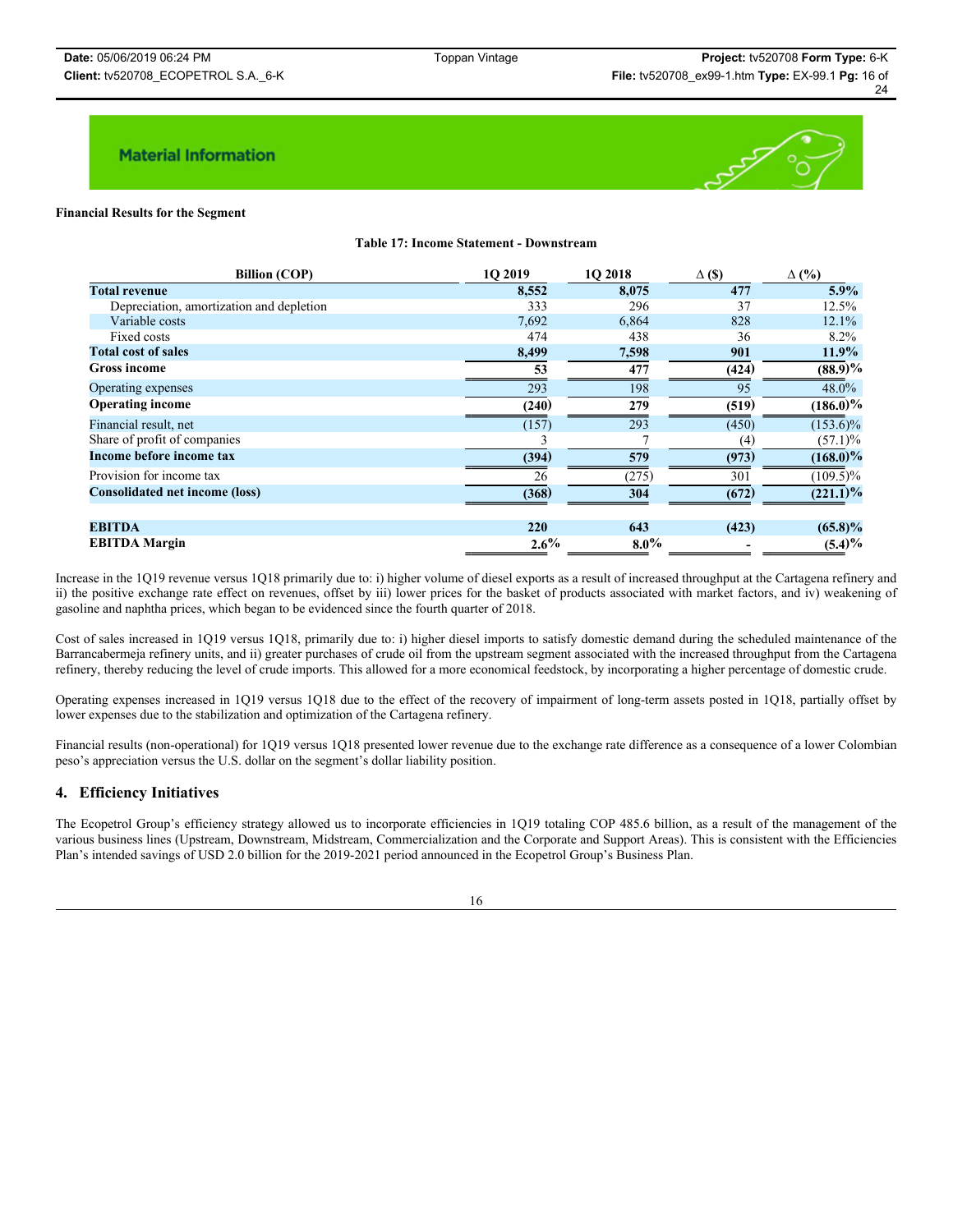

### **Table 18: Savings Initiatives – Ecopetrol Group**

| <b>Billion (COP)</b>                                       | <b>1O 2019</b> | <b>1O 2018</b> |
|------------------------------------------------------------|----------------|----------------|
| Reduction of deferred production                           | 6.6            | 213.1          |
| Optimization of drilling costs and facilities construction | 282.4          | 108.8          |
| Improvement in refineries revenues/margins                 | 30.7           | 66.1           |
| Energy strategy - Surplus sales - Cost optimization        | 23.0           | 24.3           |
| Dilution and evacuation of heavy and extra heavy crude oil | 48.3           | 17.3           |
| Improvement of the commercial strategy                     | 50.8           | 14.5           |
| Operating optimization                                     | 25.9           | 13.7           |
| Reduction of O&M midstream costs                           | 10.8           | 6.0            |
| Refining cash cost optimization                            | 0.0            | 0.0            |
| Savings on staff, logistics and other areas                | 7.0            | (1.5)          |
| Total                                                      | 485.6          | 462.3          |

## **5. Investments**

As of March 31, 2019 investments totaled USD 647 million, an increase of 59% from those made in 1Q18. Approximately 81% of investments were concentrated in the upstream segment, an increase of 46% versus 1Q18, due to higher drilling activity as a result to the increase in drilling equipment in the operation. Further, given current prospects, total estimated investment for the Ecopetrol Group remains between USD 3.5 to 4 billion for 2019.

#### **Production:**

- x Drilling: Ecopetrol S.A.'s drilling campaign was concentrated in the fields Castilla, Rubiales, Chichimene, Casabe, Yariguí, Quifa and La Cira Infantas, while in the case of the subsidiaries, drilling was led by Hocol. To date, 158 development wells have been drilled and completed, and 113 capitalizable workovers have been completed.
- x Strategic Studies: USD 49 million have been invested in strategic studies, with a view to reducing petro-technical uncertainty in the Provincia and Caño Sur fields.

In particular, we would like to highlight the maturing of initiatives totaling over USD 500 million, with 200 wells to be drilled that have initiated their execution stage, leveraging the development strategy of important fields, such as La Cira Infanta (Llanito Sand Drilling C Module 1), Apiay (Northern Area of Suria Stage 4 and Stage 1 Suria Recovery) and Llanito (Llanito Dlp).

**Exploration:** Investment was concentrated in acquiring 2D and 3D seismics in Brazil and the drilling of three wells (one appraisal and two exploratory).

**Refining, Petrochemicals and Biofuels:** Execution of major maintenances, primarily at the Barrancabermeja refinery in the units mentioned in the downstream chapter.

**Midstream:** Ongoing operational activities, largely in geotechnical and civil projects in the various oil pipeline and polyduct systems of Cenit and its subsidiaries.

Additionally, the digital transformation program currently has four initiatives in execution phase, three of which were approved during the first quarter of 2019. The purpose of these initiatives is to ensure the optimal and timely operation of some of the company's largest fields, through various technologies that facilitate communication and integrated monitoring.

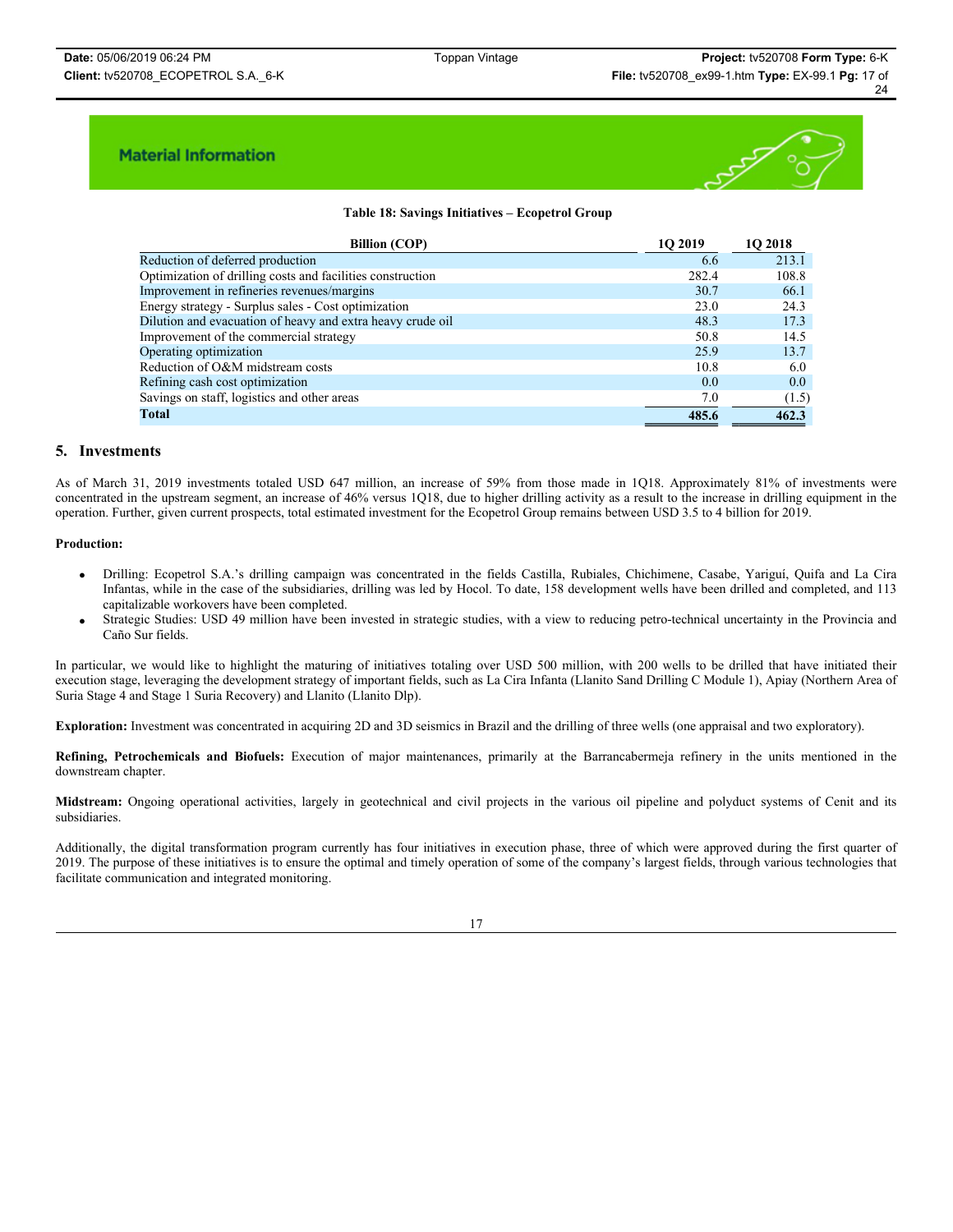

## **Table 19: Investments by Segment – Ecopetrol Group**

| Ecopetrol<br>S.A. | <b>Affiliates and</b><br><b>Subsidiaries</b> | <b>Total</b> | % Share   |
|-------------------|----------------------------------------------|--------------|-----------|
| 464               | 30                                           | 494          | 76.4%     |
| 43                | 42                                           | 85           | 13.1%     |
| 22                |                                              | 29           | 4.5%      |
|                   | 33                                           | 33           | 5.1%      |
|                   |                                              |              | $1.0\%$   |
| 535               | 112                                          | 647          | $100.0\%$ |
|                   |                                              |              |           |

\* Includes the total amount of investments of each of the companies of the Group (Participation Ecopetrol S.A. and non-controlling interest)

## **II. Social and Corporate Responsibility – Ecopetrol S.A.**

## **1. HSE Performance**

### **Relevant milestones:**

x Release of the 10 Rules that Save Lives as part of the *zero-accident challenge strategic campaign*.

#### **Table 20: HSE (Health, Safety and Environment) Performance**

| <b>HSE</b> Indicators*                                                              | 10 2019 | <b>1O 2018</b> |
|-------------------------------------------------------------------------------------|---------|----------------|
| Frequency of total recordable injuries (No. Recordable cases / Million labor hours) |         | 0.57           |
| Environmental incidents                                                             |         |                |

\* The results of the indicators are subject to subsequent modification at the close of the quarter, as some accidents and incidents are reclassified according to the final results of the investigations. As of 2018, the results of the Ecopetrol Group are reported. \*\*Environmental incidents are defined as hydrocarbon spills greater than one barrel, with an environmental effect.

## **2. Environment and Social Investment, Corporate Responsibility and Corporate Governance**

## **Environment and Social Investment:**

- Update of the Ecopetrol S.A. Environment Strategy, with emphasis on the following strategic axes: Relationship, Environmental Management, Socio-Environmental Investment and Physical Safety.
- In 1Q19, 22 cubic meters of water were reused, approximately 8% more than in 1Q18, which means that the company stopped capturing and disposing this volume, reducing the pressure on the water resource.
- x Funds totaling COP 10,665 million were invested, of which COP 10,021 million correspond to social investment and COP \$644 million to voluntary environmental investment. The funds were largely intended for the education, sports and health, gas, infrastructure and water management sectors.
- x We initiated the execution of 14 socio-environmental investment projects, totaling COP 31,823 million to be executed between 2019 and 2022.
- x Seven projects have been developed within the framework of *"Obras por Impuestos"*, two for school endowments and five for road infrastructure.

### **Corporate Responsibility:**

**Strategic Guidelines for Corporate Responsibility:** Ecopetrol updated its strategic guidelines for Corporate Responsibility, orienting the exercise in which it operates as enabler of the Ecopetrol Group's business strategy. These guidelines are developed through four pillars, (i) Corporate Integrity; (ii) Human Rights and Company; (iii) Sustainable Development Objectives; and (iv) the 2030 Agenda for Sustainable Development of the United Nations.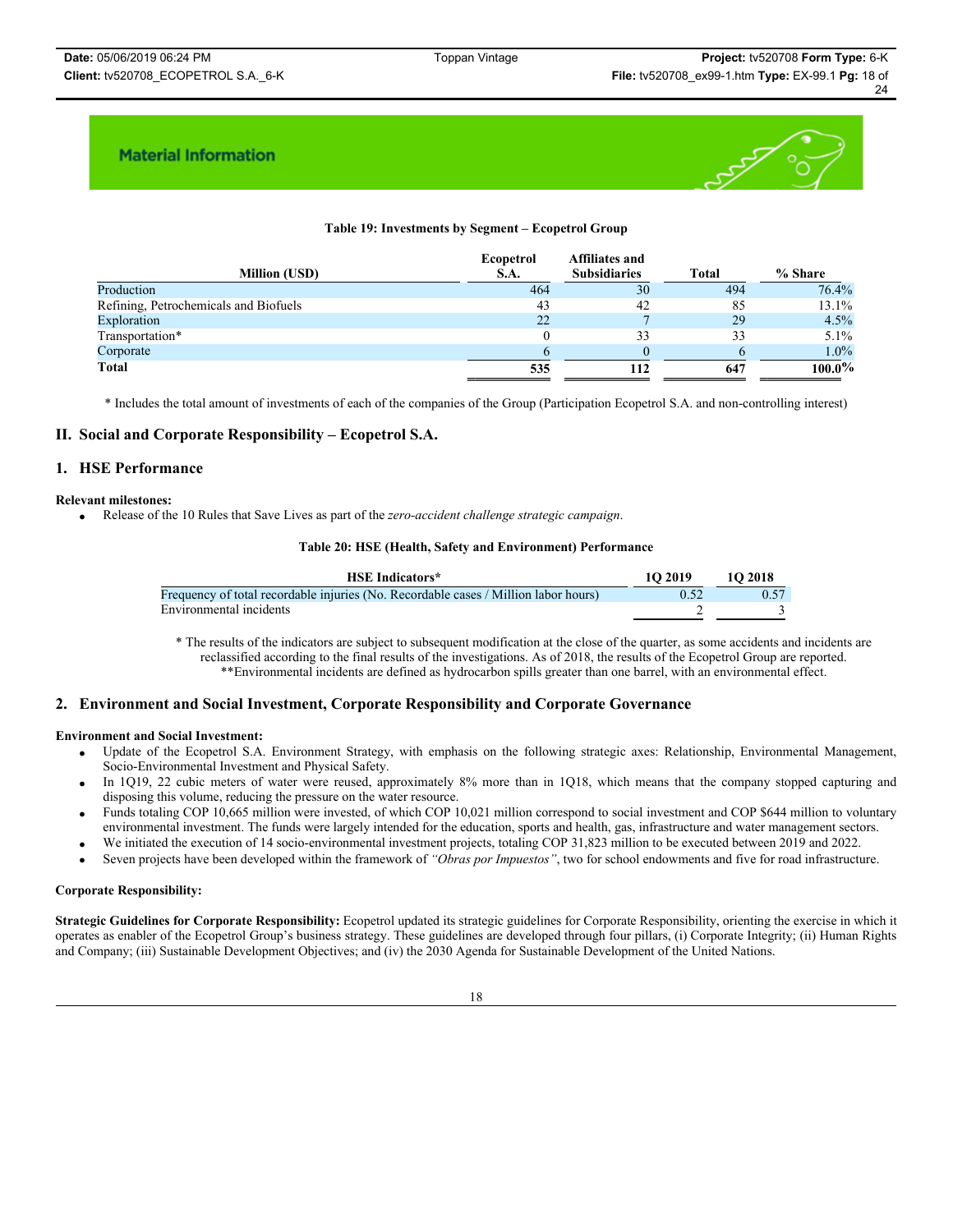

**Integrated Sustainable Management Report:** In March 28, 2019 we published the Integrated Sustainable Management Report on the Ecopetrol website, corresponding to the management of 2018. This report is the tenth that has been prepared under the Global Reporting Initiative (GRI) methodology and the second presented under the new GRI Standards. The report is equivalent to the *Communication of Progress* (CoP) required by the United Nations Global Compact. This was prepared in integrated method, incorporating economic, financial, social and environmental information into a single volume.

### **Corporate Governance:**

**General Shareholders Meeting:** On March 29, 2019 the Ordinary Shareholders Meeting of Ecopetrol S.A. was held, attended by 4,930 shareholders. During the meeting, the new Board of Directors was elected for the next two years, and a distribution of a COP 225 per share dividend was approved.

### **III. Quarterly Results Presentation**

Ecopetrol's management will hold two online presentations to review the first quarter of 2019 results:

| <b>Spanish</b>     | English               |
|--------------------|-----------------------|
| May 7, 2019        | May 7, 2019           |
| 8:00 a.m. Colombia | 9:30 a.m. Colombia    |
| 9:00 a.m. New York | $10:30$ a.m. New York |

Internet streaming will be available on the Ecopetrol website at www.ecopetrol.com.co

The presentation via webcast will be available at the following links:

https://event.on24.com/wcc/r/1992777/91B803BF6A6C9D4CDE758DA70D3E3E39 (Spanish) https://event.on24.com/wcc/r/1992768/6E00F7AC5760C44EE9EDFC81CEE50208 (English)

Please verify that your browser allows normal operation of the online presentation. We recommend the latest versions of Internet Explorer, Google Chrome and Mozilla Firefox.

### **Contact Information:**

**Capital Markets Manager** María Catalina Escobar Telephone: +571-234-5190 - Email: investors@ecopetrol.com.co

## **Media Relations (Colombia)**

Jorge Mauricio Tellez Telephone: +571-234-4329 - Email: mauricio.tellez@ecopetrol.com.co

19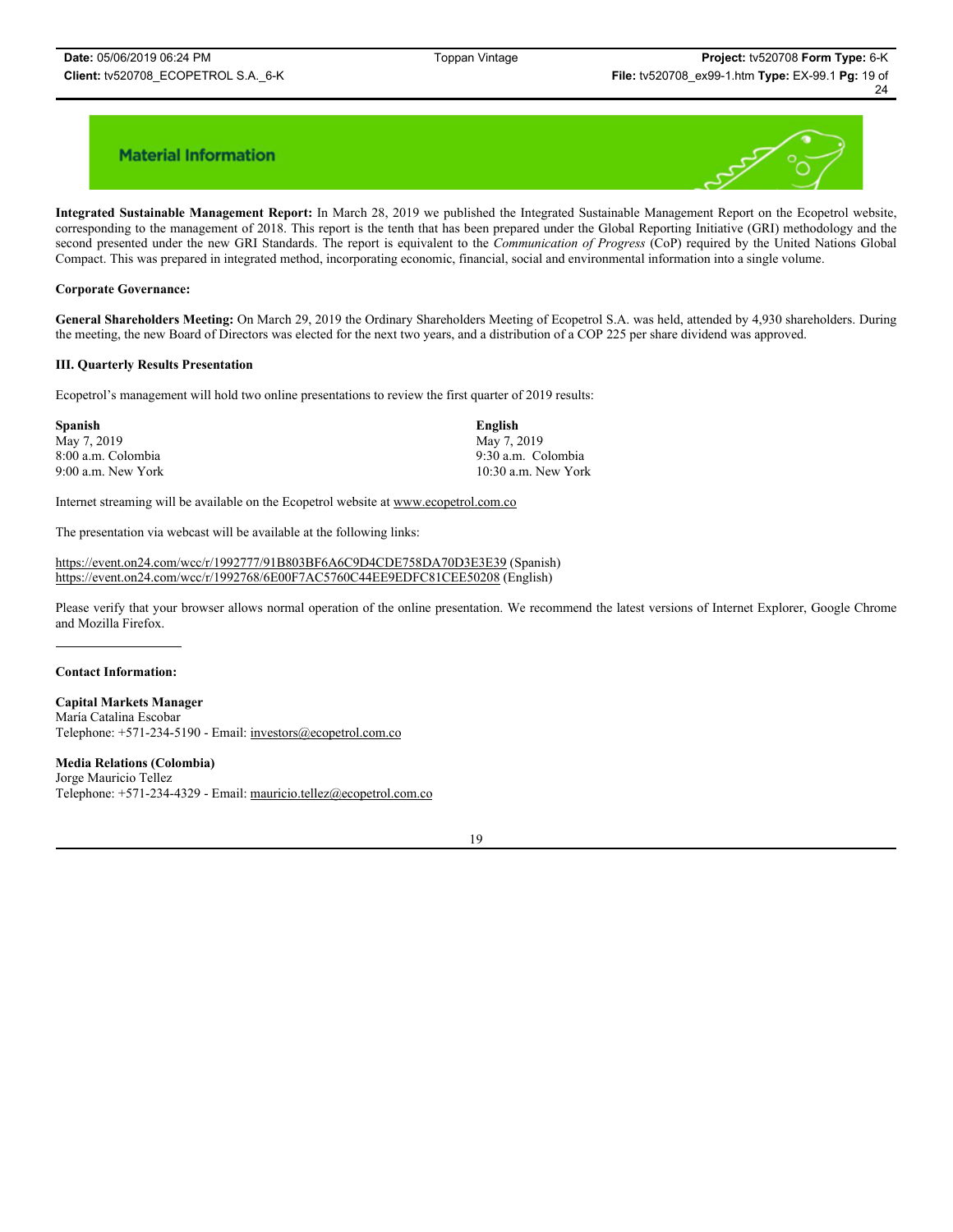

## **Ecopetrol Group Appendices**

**Table 1: Income Statement – Ecopetrol Group**

| <b>Billion (COP)</b>                               | 1Q 2019  | 1Q 2018 | $\Delta$ (%)            |
|----------------------------------------------------|----------|---------|-------------------------|
| <b>Revenue</b>                                     |          |         |                         |
| Local                                              | 7,822    | 7,571   | 3.3%                    |
| Export                                             | 8,121    | 7,072   | 14.8%                   |
| <b>Total revenue</b>                               | 15,943   | 14,643  | 8.9%                    |
| <b>Cost of sales</b>                               |          |         |                         |
| Depreciation, amortization and depletion           | 1,970    | 1,770   | 11.3%                   |
| Variable depreciation, amortization and depletion  | 1,299    | 1,160   | 12.0%                   |
| Fixed cost depreciation                            | 671      | 610     | 10.0%                   |
| <b>Variable costs</b>                              | 6,118    | 5,201   | 17.6%                   |
| Imported products                                  | 3,420    | 2,672   | 28.0%                   |
| Local purchases                                    | 2,311    | 2,157   | 7.1%                    |
| Hydrocarbon transportation services                | 181      | 163     | 11.0%                   |
| Inventories and others                             | 206      | 209     | $(1.4)\%$               |
| <b>Fixed costs</b>                                 | 2,147    | 1,876   | 14.4%                   |
| Contracted services                                | 634      | 598     | 6.0%                    |
| Maintenance                                        | 560      | 413     | 35.6%                   |
| Labor costs                                        | 544      | 488     | 11.5%                   |
| Other                                              | 409      | 377     | 8.5%                    |
| <b>Total cost of sales</b>                         | 10,235   | 8,847   | 15.7%                   |
| <b>Gross income</b>                                | 5,708    | 5,796   | $\overline{(1.5)}\%$    |
| <b>Operating expenses</b>                          | 751      | 616     | 21.9%                   |
| Administration expenses                            | 691      | 691     | $0.0\%$                 |
| Exploration and projects expenses                  | 61       | 71      | $(14.1)\%$              |
| (Recovery) expense for impairment long-term assets | (1)      | (146)   | $(99.3)\%$              |
| <b>Operating income</b>                            | 4,957    | 5,180   | $\overline{(4.3)^{0}/}$ |
| Finance result, net                                | (386)    | (568)   | $\overline{(32.0)}\%$   |
| Foreign exchange, net                              | 43       | 22      | 95.5%                   |
| Interest, net                                      | (323)    | (489)   | $(33.9)\%$              |
| Financial income/loss                              | (106)    | (101)   | 5.0%                    |
| Share of profit of companies                       | 161      | 85      | 89.4%                   |
| Income before income tax                           | 4,732    | 4,697   | $0.7\%$                 |
| Provision for income tax                           | (1,674)  | (1,880) | $\overline{(11.0)}\%$   |
| Net income consolidated                            | 3,058    | 2,817   | $8.6\%$                 |
| Non-controlling interest                           | (313)    | (202)   | 55.0%                   |
| Net income attributable to owners of Ecopetrol     | 2,745    | 2,615   | $5.0\%$                 |
| <b>EBITDA</b>                                      | 7,357    | 7,149   | 2.9%                    |
| <b>EBITDA</b> margin                               | $46.1\%$ | 48.8%   | (2.7)%                  |

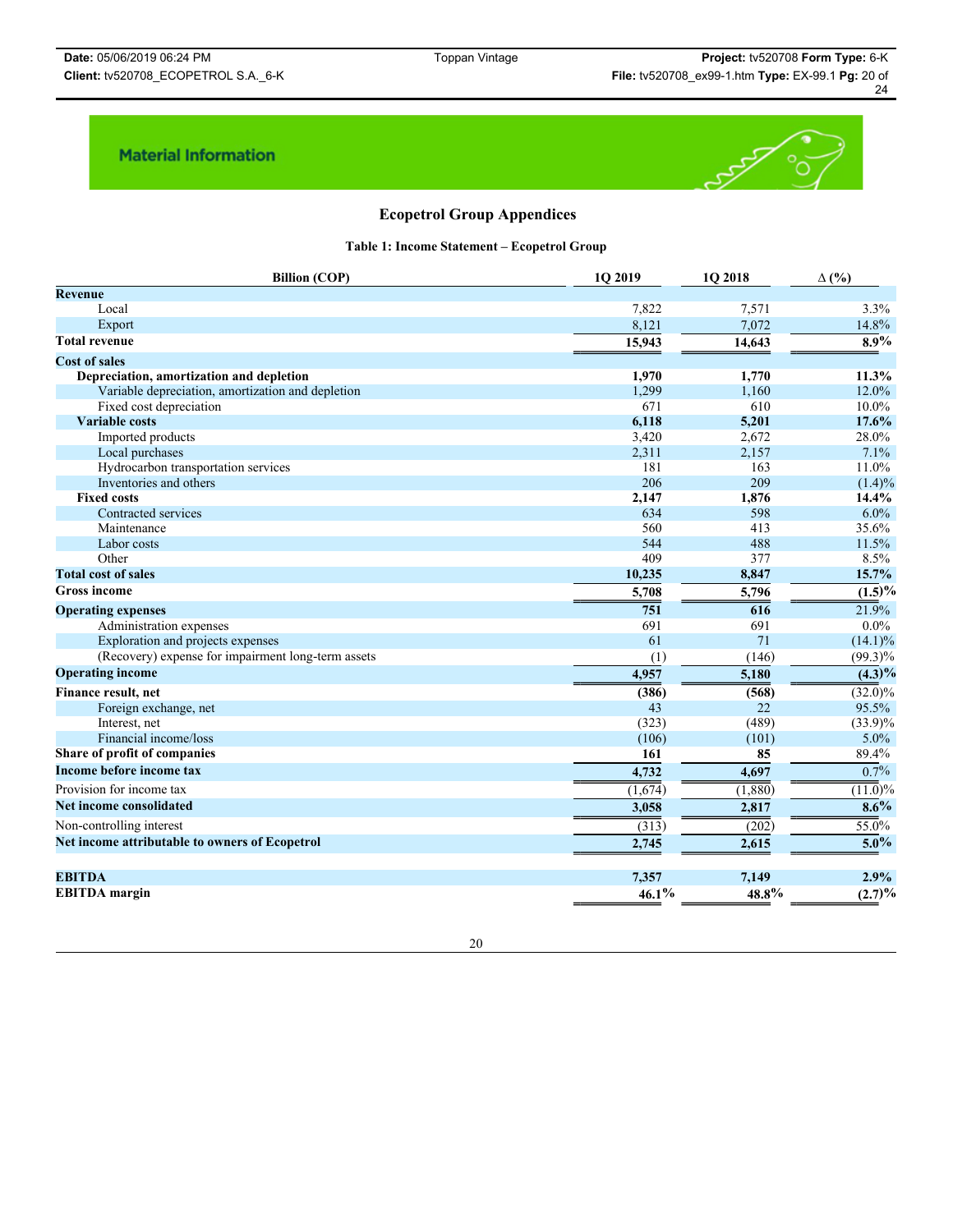

**Table 2: Statement of Financial Position / Balance Sheet – Ecopetrol Group**

| <b>Billion (COP)</b>                                    |         | March 31, 2019 December 31, 2018 | $\Delta$ (%)          |
|---------------------------------------------------------|---------|----------------------------------|-----------------------|
| <b>Current assets</b>                                   |         |                                  |                       |
| Cash and cash equivalents                               | 8,938   | 6,312                            | 41.6%                 |
| Trade and other receivables                             | 8,628   | 8,194                            | 5.3%                  |
| Inventories                                             | 5,478   | 5,100                            | 7.4%                  |
| Current tax assets                                      | 672     | 1,031                            | $(34.8)\%$            |
| Other financial assets                                  | 4,997   | 5,321                            | $(6.1)\%$             |
| Other assets                                            | 1,310   | 1,021                            | 28.3%                 |
|                                                         | 30,023  | 26,979                           | $\overline{11.3}$ %   |
| Non-current assets held for sale                        | 28      | 52                               | $\overline{(46.2)}\%$ |
| <b>Total current assets</b>                             | 30,051  | 27,031                           | 11.2%                 |
|                                                         |         |                                  |                       |
| <b>Non-current assets</b>                               |         |                                  |                       |
| Investments in associates and joint ventures            | 1,834   | 1,844                            | $(0.5)\%$             |
| Trade and other receivables                             | 744     | 756                              | $(1.6)\%$             |
| Property, plant and equipment                           | 61,708  | 62,770                           | (1.7)%                |
| Natural and environmental resources                     | 23,316  | 23,075                           | 1.0%                  |
| Assets by right of use                                  | 477     | $\boldsymbol{0}$                 | $\equiv$              |
| Intangibles                                             | 420     | 411                              | 2.2%                  |
| Deferred tax assets                                     | 5,452   | 5,747                            | $(5.1)\%$             |
| Other financial assets                                  | 2,368   | 2,827                            | $(16.2)\%$            |
| Other assets                                            | 1,804   | 1,780                            | 1.3%                  |
| <b>Total non-current assets</b>                         | 98,123  | 99,210                           | $(1.1)\%$             |
|                                                         |         |                                  |                       |
| <b>Total assets</b>                                     | 128,174 | 126,241                          | 1.5%                  |
|                                                         |         |                                  |                       |
| <b>Current liabilities</b>                              |         |                                  |                       |
| Loans and borrowings                                    | 4,043   | 4,020                            | 0.6%                  |
| Trade and other payables                                | 17,936  | 8,946                            | 100.5%                |
| Provision for employees benefits                        | 1,870   | 1,817                            | 2.9%                  |
| Current tax liabilities                                 | 1,796   | 1,751                            | 2.6%                  |
| Accrued liabilities and provisions                      | 784     | 814                              | $(3.7)\%$             |
| Other liabilities                                       | 355     | 477                              | $(25.6)\%$            |
| <b>Total current liabilities</b>                        | 26,784  | 17,825                           | $\overline{50.3}$ %   |
|                                                         |         |                                  |                       |
| <b>Non-current liabilities</b>                          |         |                                  |                       |
| Loans and borrowings                                    | 33,685  | 34,043                           | (1.1)%                |
| Trade and other payables                                | 29      | 31                               | $(6.5)\%$             |
| Provision for employees benefits                        | 6,699   | 6,790                            | $(1.3)\%$             |
| Deferred tax liabilities                                | 790     | 738                              | 7.0%                  |
| Accrued liabilities and provisions<br>Other liabilities | 6,953   | 6,940                            | 0.2%                  |
|                                                         | 567     | 570                              | $(0.5)\%$             |
| <b>Total non-current liabilities</b>                    | 48,723  | 49,112                           | $\overline{(0.8)}\%$  |
| <b>Total liabilities</b>                                | 75,507  | 66,937                           | $12.8\%$              |
|                                                         |         |                                  |                       |
| <b>Equity</b>                                           |         |                                  |                       |
| Equity attributable to owners of the company            | 50,681  | 57,214                           | $(11.4)\%$            |
| Non-controlling interests                               | 1,986   | 2,090                            | $(5.0)\%$             |
| <b>Total equity</b>                                     | 52,667  | 59,304                           | (11.2)%               |
|                                                         |         |                                  |                       |
| <b>Total liabilities and equity</b>                     | 128,174 | 126,241                          | $1.5\%$               |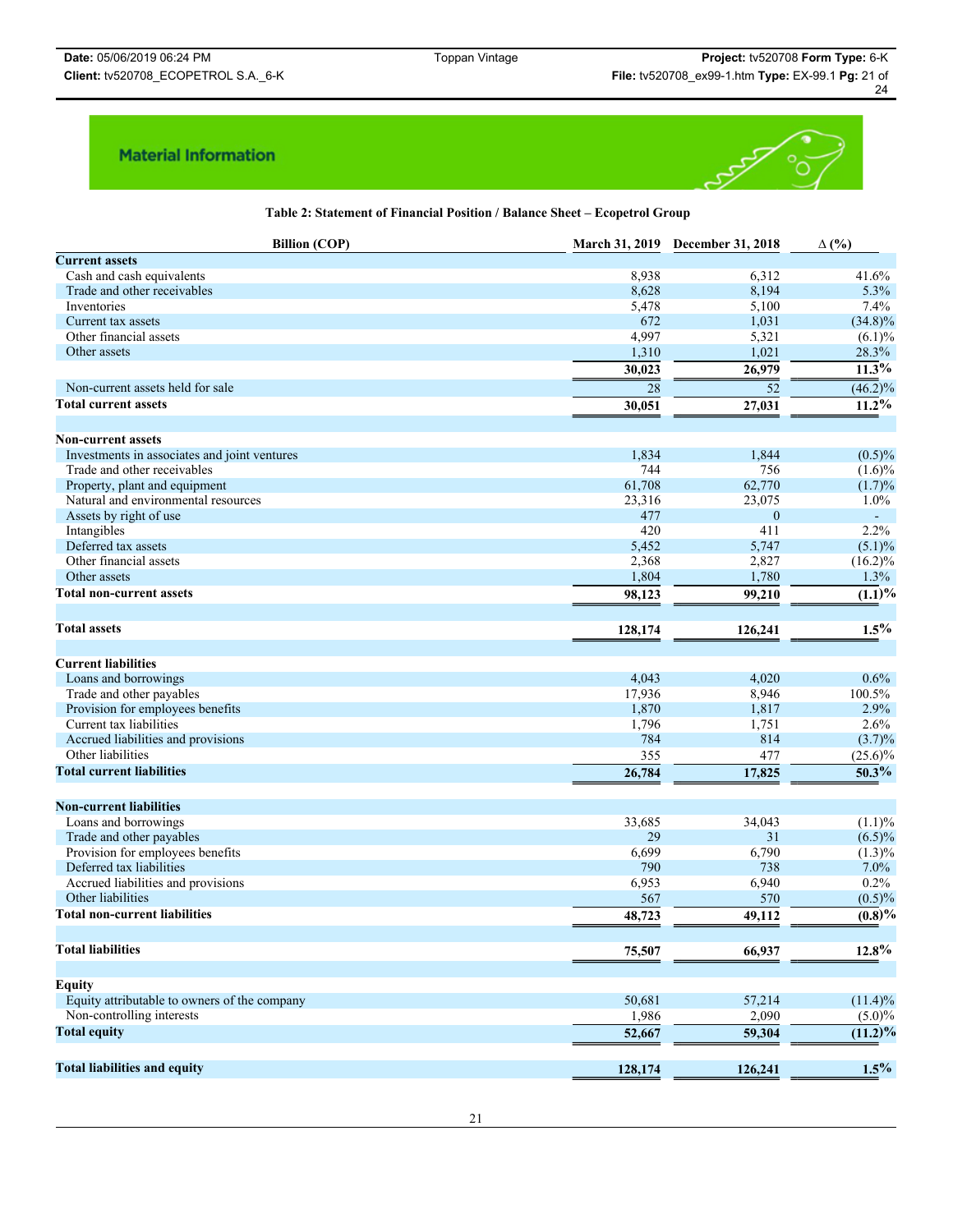

## **Table 3: Cash Flow Statement – Ecopetrol Group**

| <b>Billion (COP)</b>                                                         | 1O 2019  | 1O 2018          |
|------------------------------------------------------------------------------|----------|------------------|
| Cash flow provided by operating activities                                   |          |                  |
| Net income attributable to owners of Ecopetrol S.A.                          | 2,745    | 2,615            |
| Adjustments to reconcile net income to cash provided by operating activities |          |                  |
| Non-controlling interests                                                    | 313      | 202              |
| Income tax                                                                   | 1,674    | 1,880            |
| Depreciation, depletion and amortization                                     | 1,991    | 1,791            |
| Foreign exchange (gain) loss                                                 | (43)     | (22)             |
| Finance costs recognised in profit or loss                                   | 641      | 782              |
| Dry wells                                                                    | 45       | $7\phantom{.0}$  |
| Loss (gain) on disponsal of non-current assets                               | 12       | $\mathbf{0}$     |
| Impairment of current and non-current assets                                 | 19       | (126)            |
| Fair value (gain) on financial assets valuation                              | (45)     | (78)             |
| Profit in acquisition of participations in joint operations                  | $\theta$ | 12               |
| Gain on assets for sale                                                      | (1)      | $\mathbf{0}$     |
| (Gain) loss on share of profit of associates and joint ventures              | (161)    | (85)             |
| Realized foreign exchange cash flow hedges                                   | 338      | 125              |
| Others minor items                                                           | $\theta$ | (34)             |
| Net changes in operating assets and liabilities                              | (1,775)  | (1, 412)         |
| Income tax paid                                                              | (919)    | (984)            |
| Cash provided by operating activities                                        | 4,834    | 4,673            |
|                                                                              |          |                  |
| Cash flows from investing activities                                         |          |                  |
| Investment in property, plant and equipment                                  | (600)    | (444)            |
| Investment in natural and environmental resources                            | (1,307)  | (748)            |
| Payments for intangibles                                                     | (31)     | (3)              |
| (Purchases) sales of other financial assets                                  | 698      | (2,548)          |
| Interest received                                                            | 129      | 84               |
| Dividends received                                                           | $\theta$ | 19               |
| Proceeds from sales of assets                                                | 24       | 42               |
| Net cash used in investing activities                                        | (1,087)  | (3,598)          |
|                                                                              |          |                  |
| <b>Cash flows from financing activities</b>                                  |          |                  |
| Proceeds (repayment of) from borrowings                                      | (202)    | (75)             |
| Interest paid                                                                | (481)    | (593)            |
| Dividends paid                                                               | (333)    | (245)            |
| Net cash used in financing activities                                        | (1,016)  | (913)            |
|                                                                              |          |                  |
| Exchange difference in cash and cash equivalents                             | (105)    | (242)            |
| Net (decrease) increase in cash and cash equivalents                         | 2,626    | (80)             |
| Cash and cash equivalents at the beginning of the period                     | 6,312    | 7,946            |
| Cash and cash equivalents at the end of the period                           | 8,938    | 7.866            |
|                                                                              |          |                  |
| <b>Non-cash transactions</b>                                                 |          |                  |
| Recognition of assets for right of use and liabilities for lease             | 505      | $\boldsymbol{0}$ |
|                                                                              |          |                  |

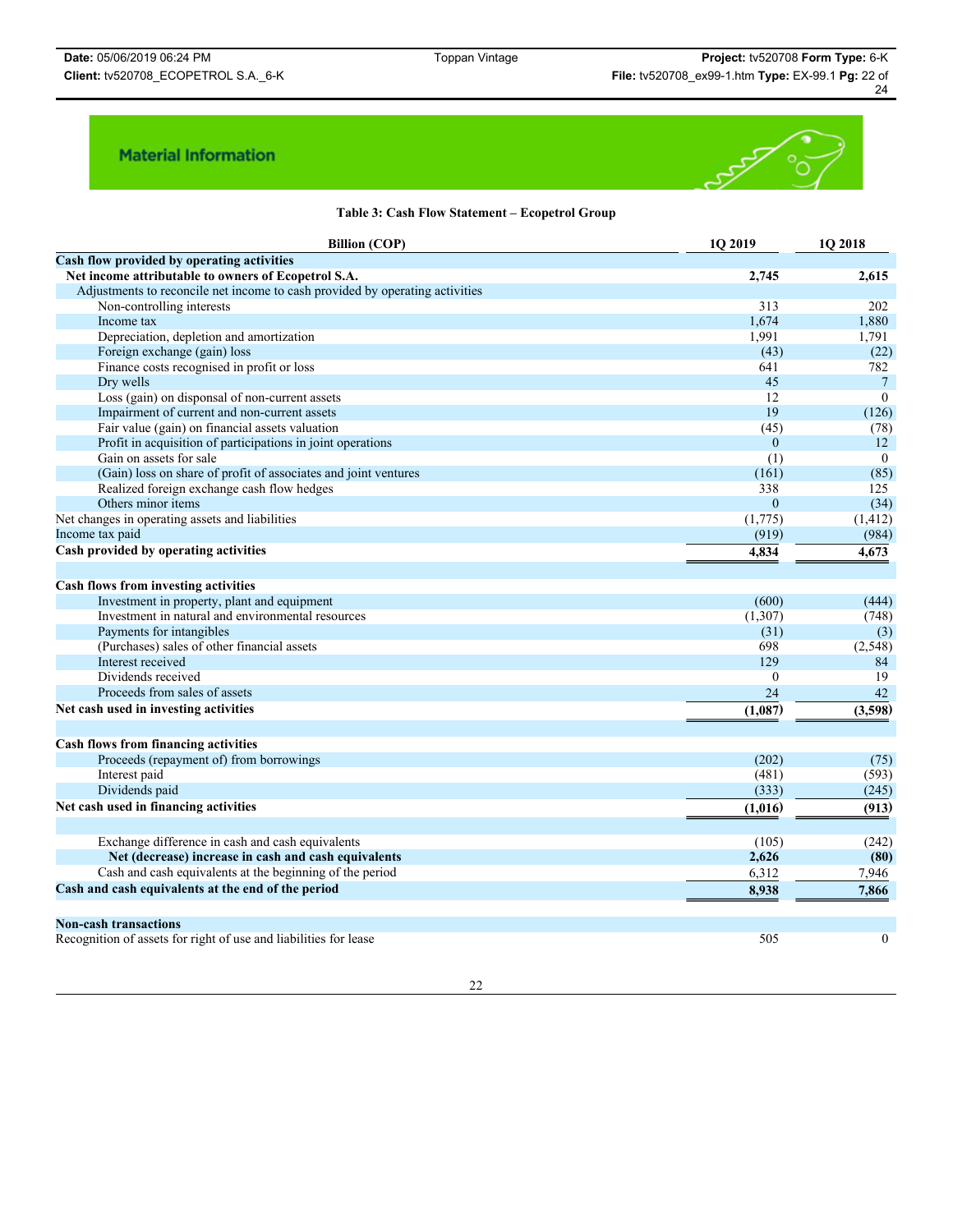

## **Table 4: EBITDA Reconciliation Ecopetrol Group**

| <b>Billion (COP)</b>                                      | <b>102019</b> | <b>1O 2018</b> |
|-----------------------------------------------------------|---------------|----------------|
| Net income attributable to the owners of Ecopetrol        | 2,745         | 2,615          |
| $(+)$ Depreciation, amortization and depletion            | 1.991         | 1,791          |
| $(+/-)$ Impairment of long-term assets                    | (2)           | (146)          |
| $(+/-)$ Gain in acquisition of shares in joint operations |               |                |
| $(+/-)$ Financial result, net                             | 386           | 568            |
| $(+)$ Income tax                                          | 1,674         | 1,880          |
| $(+)$ Taxes and others                                    | 250           | 227            |
| $(+/-)$ Non-controlling interest                          | 313           | 202            |
| <b>Consolidated EBITDA</b>                                | 7.357         | 7.149          |

## **Table 5: EBITDA Reconciliation by Segment (1Q 2019)**

| <b>Billion (COP)</b>                               | <b>Upstream</b> | Downstream | Midstream | <b>Eliminations</b> | Consolidated |
|----------------------------------------------------|-----------------|------------|-----------|---------------------|--------------|
| Net income attributable to the owners of Ecopetrol | 2,050           | (368)      | 1,063     |                     | 2,745        |
| (+) Depreciation, amortization and depletion       | 1.348           | 346        | 297       |                     | 1,991        |
| $(+/-)$ Impairment of long-term assets             |                 |            | (1)       |                     | (2)          |
| $(+/-)$ Financial result, net                      |                 | 157        | 172       | 40                  | 386          |
| $(+)$ Income tax                                   | 1,017           | (26)       | 683       |                     | 1,674        |
| $(+)$ Taxes and others                             | 147             | 112        | 31        | (40)                | 250          |
| $(+/-)$ Non-controlling interest                   | (15)            |            | 328       |                     | 313          |
| <b>Consolidated EBITDA</b>                         | 4.564           | 220        | 2.573     |                     | 7.357        |

## **I. Appendices: Ecopetrol S.A Results**

Following are the Income Statements and Statements of Financial Situation of Ecopetrol S.A.

### **Table 6: Income Statement**

| <b>Billion (COP)</b>         | <b>1O 2019</b> | 1O 2018 | $\Delta$ (%) |
|------------------------------|----------------|---------|--------------|
| Local                        | 7,766          | 7,230   | $7.4\%$      |
| Exports                      | 6,386          | 5,512   | 15.9%        |
| <b>Total revenue</b>         | 14,152         | 12,742  | $11.1\%$     |
| Variable costs               | 8.194          | 6,653   | 23.2%        |
| Fixed costs                  | 2,636          | 2,478   | $6.4\%$      |
| <b>Total cost of sales</b>   | 10,830         | 9,131   | 18.6%        |
| <b>Gross income</b>          | 3,322          | 3,611   | $(8.0)\%$    |
| Operating expenses           | 440            | 384     | $14.6\%$     |
| <b>Operating income</b>      | 2,882          | 3,227   | $(10.7)\%$   |
| Financial income/loss        | (316)          | (342)   | $(7.6)\%$    |
| Share of profit of companies | 1,035          | 851     | 21.6%        |
| Income before income tax     | 3,601          | 3,736   | $(3.6)\%$    |
| Provision for income tax     | (856)          | (1,121) | $(23.6)\%$   |
| Net income consolidated      | 2,745          | 2,615   | $5.0\%$      |
|                              |                |         |              |
| <b>EBITDA</b>                | 4,414          | 4,486   | $(1.6)\%$    |
| <b>EBITDA</b> margin         | 31.2%          | 35.2%   |              |